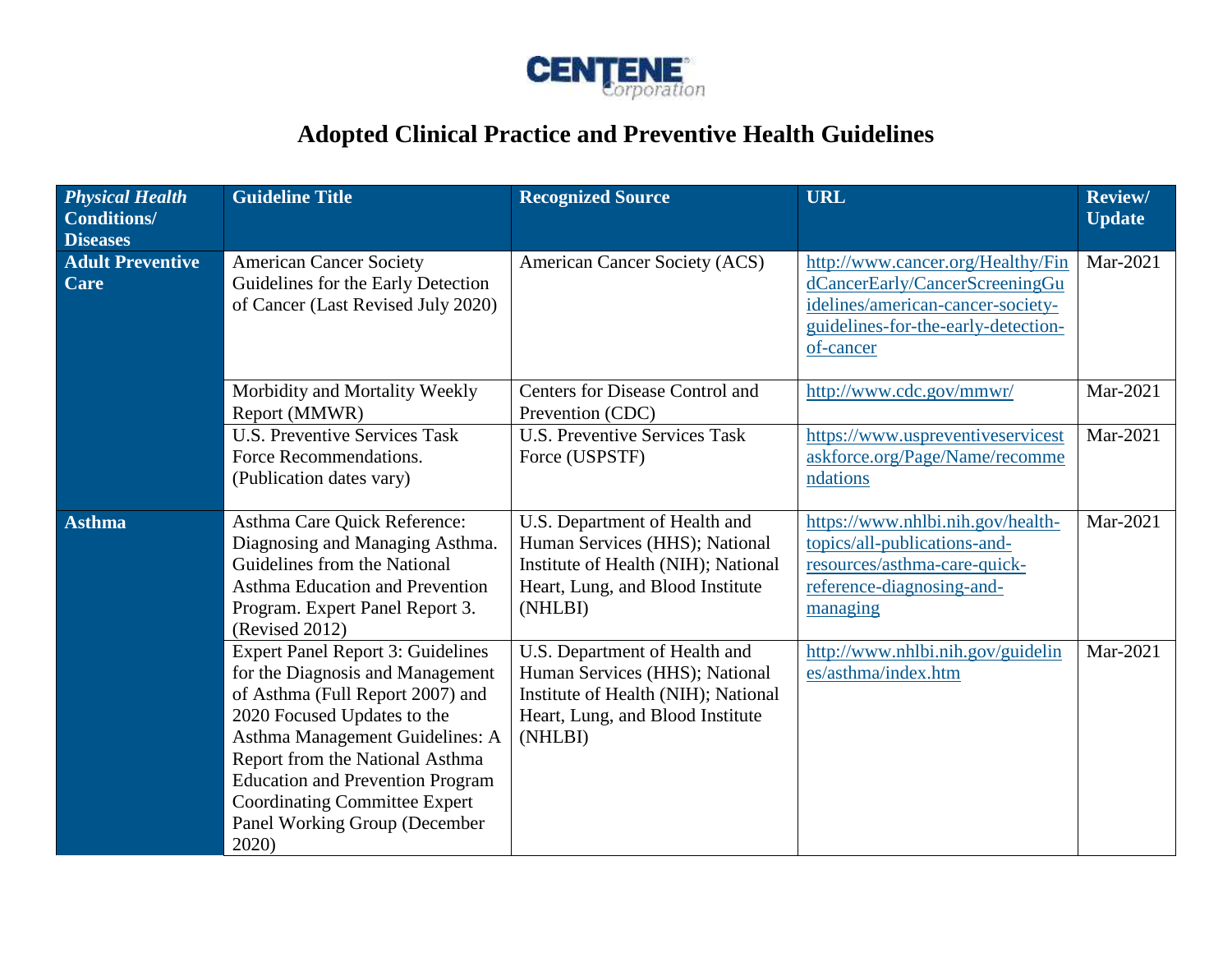

| <b>Physical Health</b><br><b>Conditions/</b><br><b>Diseases</b> | <b>Guideline Title</b>                                                                                                                                                                | <b>Recognized Source</b>                                                    | <b>URL</b>                                                                                                                                           | Review/<br><b>Update</b> |
|-----------------------------------------------------------------|---------------------------------------------------------------------------------------------------------------------------------------------------------------------------------------|-----------------------------------------------------------------------------|------------------------------------------------------------------------------------------------------------------------------------------------------|--------------------------|
|                                                                 | 2020 GINA Report, Global<br><b>Strategy For Asthma Management</b><br>and Prevention.                                                                                                  | Global Initiative for Asthma<br>(GINA)                                      | https://ginasthma.org/gina-reports/                                                                                                                  | Mar-2021                 |
| <b>Back Pain</b>                                                | Low Back Pain, Adult Acute and<br>Subacute (Updated March 2018)                                                                                                                       | <b>Institute for Clinical Systems</b><br>Improvement (ICSI)                 | https://www.icsi.org/guideline/low<br>-back-pain/                                                                                                    | Mar-2021                 |
|                                                                 | <b>Clinical Practice Guideline for</b><br>Diagnosis and Treatment of Low<br>Back Pain. (2017).                                                                                        | Department of Veterans Affairs and<br>the Department of Defense<br>(VA/DoD) | https://www.healthquality.va.gov/<br>guidelines/Pain/lbp/VADoDLBPC<br>PGClinicianSummary092917.pdf                                                   | Mar-2021                 |
| <b>Cancer</b>                                                   | <b>ASTRO Guidelines by Clinical</b><br>Area.                                                                                                                                          | <b>American Society for Radiation</b><br>Oncology (ASTRO)                   | https://www.astro.org/Patient-<br>Care-and-Research/Clinical-<br>Practice-Statements/Clinical-<br><b>Practice-Guidelines</b>                         | Mar-2021                 |
|                                                                 | Diagnosis and Treatment of Low<br>Back Pain: A Joint Clinical Practice<br>Guideline from the American<br>College of Physicians and the<br>American Pain Society (February 5,<br>2008) | American College of Physicians;<br><b>American Pain Society</b>             | http://annals.org/article.aspx?articl<br>eid=736814<br>http://annals.org/aim/fullarticle/73<br>9339/correction-diagnosis-<br>treatment-low-back-pain | Mar-2021                 |
|                                                                 | Noninvasive Treatments for Acute,<br>Subacute, and Chronic Low Back<br>Pain: A Clinical Practice Guideline<br>From the American College of<br>Physicians (April 2017)                 | <b>American College of Physicians</b>                                       | http://annals.org/aim/fullarticle/26<br>03228/noninvasive-treatments-<br>acute-subacute-chronic-low-back-<br>pain-clinical-practice                  | Mar-2021                 |
|                                                                 | <b>ASCO</b> Guidelines by Clinical Area                                                                                                                                               | American Society of Clinical<br>Oncology                                    | https://www.asco.org/research-<br>guidelines/quality-<br>guidelines/guidelines                                                                       | Mar-2021                 |
|                                                                 | NCCN Guidelines® & Clinical<br>Resources                                                                                                                                              | <b>National Comprehensive Cancer</b><br>Network (NCCN)                      | https://www.nccn.org/professional<br>s/physician_gls/default.aspx                                                                                    | Mar-2021                 |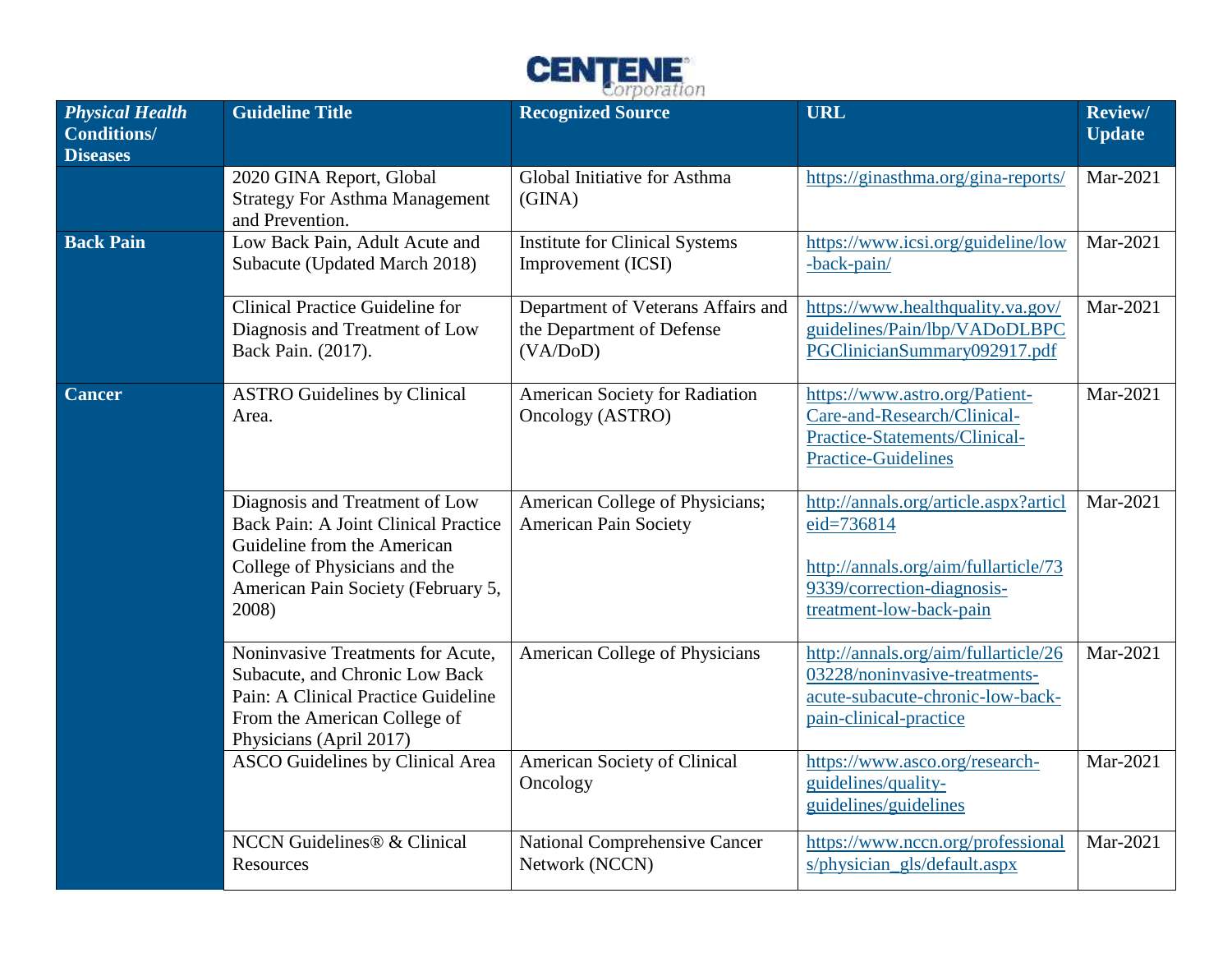

| <b>Physical Health</b><br><b>Conditions/</b><br><b>Diseases</b>     | <b>Guideline Title</b>                                                                                                                                                                                                          | <b>Recognized Source</b>                                                                        | <b>URL</b>                                                                                                                            | <b>Review/</b><br><b>Update</b> |
|---------------------------------------------------------------------|---------------------------------------------------------------------------------------------------------------------------------------------------------------------------------------------------------------------------------|-------------------------------------------------------------------------------------------------|---------------------------------------------------------------------------------------------------------------------------------------|---------------------------------|
| <b>Chlamydia</b><br><b>Screening</b>                                | <b>Final Recommendation Statement</b><br>Gonorrhea and Chlamydia:<br>Screening. (September 2014-<br>update in progress).                                                                                                        | <b>U.S. Preventive Services Task</b><br>Force (USPSTF)                                          | http://www.uspreventiveservicesta<br>skforce.org/Page/Document/Reco<br>mmendationStatementFinal/chlam<br>ydia-and-gonorrhea-screening | Mar-2021                        |
| <b>Chronic</b><br><b>Obstructive</b><br>Pulmonary<br><b>Disease</b> | Global Strategy for the Diagnosis,<br>Management, and Prevention of<br>Chronic Obstructive Pulmonary<br>Disease (2020 Report)                                                                                                   | The Global Initiative for Chronic<br><b>Obstructive Lung Disease</b>                            | https://goldcopd.org/wp-<br>content/uploads/2019/12/GOLD-<br>2020-FINAL-ver1.2-<br>03Dec19_WMV.pdf                                    | Mar-2021                        |
|                                                                     | Clinical Practice Guideline for the<br>Management of Chronic<br>Obstructive Pulmonary Disease.<br>$(2014 - update in progress).$                                                                                                | United States Department of<br>Veteran Affairs (VA) and the<br>Department of Defense (DoD)      | https://www.healthquality.va.gov/<br>guidelines/cd/copd/                                                                              | Mar-2021                        |
| <b>Congenital</b><br><b>Disorders</b>                               | The Care of Children With<br>Congenital Heart Disease in Their<br>Primary Medical Home. (2017).                                                                                                                                 | American Academy of Pediatrics<br>(AAP) and the American College of<br>Cardiology (ACC)         | https://pediatrics.aappublications.o<br>rg/content/140/5/e20172607                                                                    | Mar-2021                        |
|                                                                     | Guideline for the Management of<br><b>Adults With Congenital Heart</b><br>Disease: A Report of the American<br>College of Cardiology/American<br><b>Heart Association Task Force on</b><br>Clinical Practice Guidelines. (2018) | American Heart Association (AHA)<br>and the American College of<br>Cardiology Foundation. (ACC) | https://www.ahajournals.org/doi/e<br>pub/10.1161/CIR.0000000000000<br>603                                                             | Mar-2021                        |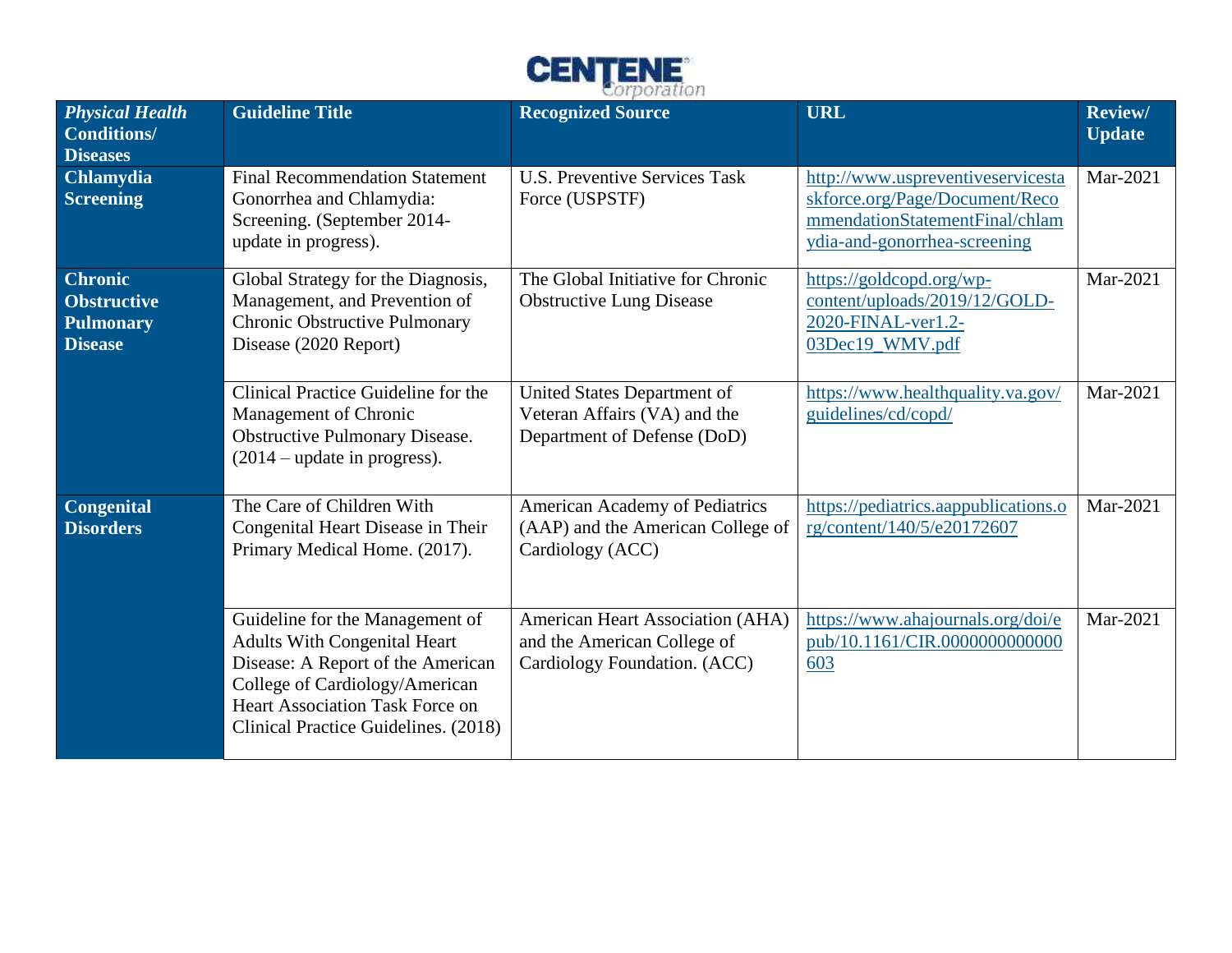

| <b>Physical Health</b><br>Conditions/<br><b>Diseases</b> | <b>Guideline Title</b>                                                                                                                                                                            | <b>Recognized Source</b>                                                                                                                              | <b>URL</b>                                                                                                                                                                                   | <b>Review/</b><br><b>Update</b> |
|----------------------------------------------------------|---------------------------------------------------------------------------------------------------------------------------------------------------------------------------------------------------|-------------------------------------------------------------------------------------------------------------------------------------------------------|----------------------------------------------------------------------------------------------------------------------------------------------------------------------------------------------|---------------------------------|
| <b>Coronavirus</b><br>Disease 2019<br>$(Covid-19)$       | Overview of Testing for SARS-<br>CoV-2 (COVID-19) (Updated<br><b>March 2021)</b>                                                                                                                  | <b>Centers for Disease Control and</b><br>Prevention (CDC)                                                                                            | https://www.cdc.gov/coronavirus/<br>2019-ncov/hcp/testing-<br>overview.html?CDC_AA_refVal=<br>https%3A%2F%2Fwww.cdc.gov<br>%2Fcoronavirus%2F2019-<br>ncov%2Fhcp%2Fclinical-<br>criteria.html | Mar-2021                        |
| <b>Coronary Artery</b><br><b>Disease</b>                 | <b>Integrated Guidelines for</b><br>Cardiovascular Health and Risk<br>Reduction in Children and<br>Adolescents. The Report of the<br>Expert Panel (October 2012)                                  | U.S. Department of Health and<br>Human Services (HHS); National<br>Institute of Health (NIH); National<br>Heart, Lung, and Blood Institute<br>(NHLBI) | https://www.nhlbi.nih.gov/health-<br>topics/integrated-guidelines-for-<br>cardiovascular-health-and-risk-<br>reduction-in-children-and-<br>adolescents                                       | Mar-2021                        |
|                                                          | <b>ACC/AHA Prevention Guideline:</b><br>2013 ACC/AHA Guideline on the<br>Assessment of Cardiovascular Risk.<br>(Circulation. 2014; 129:S49-S73)<br>(Published online Nov. 2013)                   | <b>American College of Cardiology</b><br>(ACC) and American Heart<br><b>Association (AHA) Task Force</b>                                              | http://www.onlinejacc.org/search/a<br>ssessment%252Bof%252Bcardiov<br>ascular%252Brisk                                                                                                       | Mar-2021                        |
|                                                          | <b>Routine Assessment and Promotion</b><br>of Physical Activity in Healthcare<br>Settings; A scientific statement<br>from the American heart<br>association (Circulation. 2018;<br>137:e495-e522) | American Heart Association (AHA)                                                                                                                      | https://www.ahajournals.org/looku<br>p/doi/10.1161/CIR.000000000000<br>0559                                                                                                                  | Mar-2021                        |
|                                                          | <b>AHA Scientific Statement:</b><br>Secondary Prevention of<br>Atherosclerotic Cardiovascular<br>Disease in Older Adults.<br>(Circulation. 2013; 128:2422-2446)                                   | American Heart Association (AHA)                                                                                                                      | http://circ.ahajournals.org/content/<br>128/22/2422.full                                                                                                                                     | Mar-2021                        |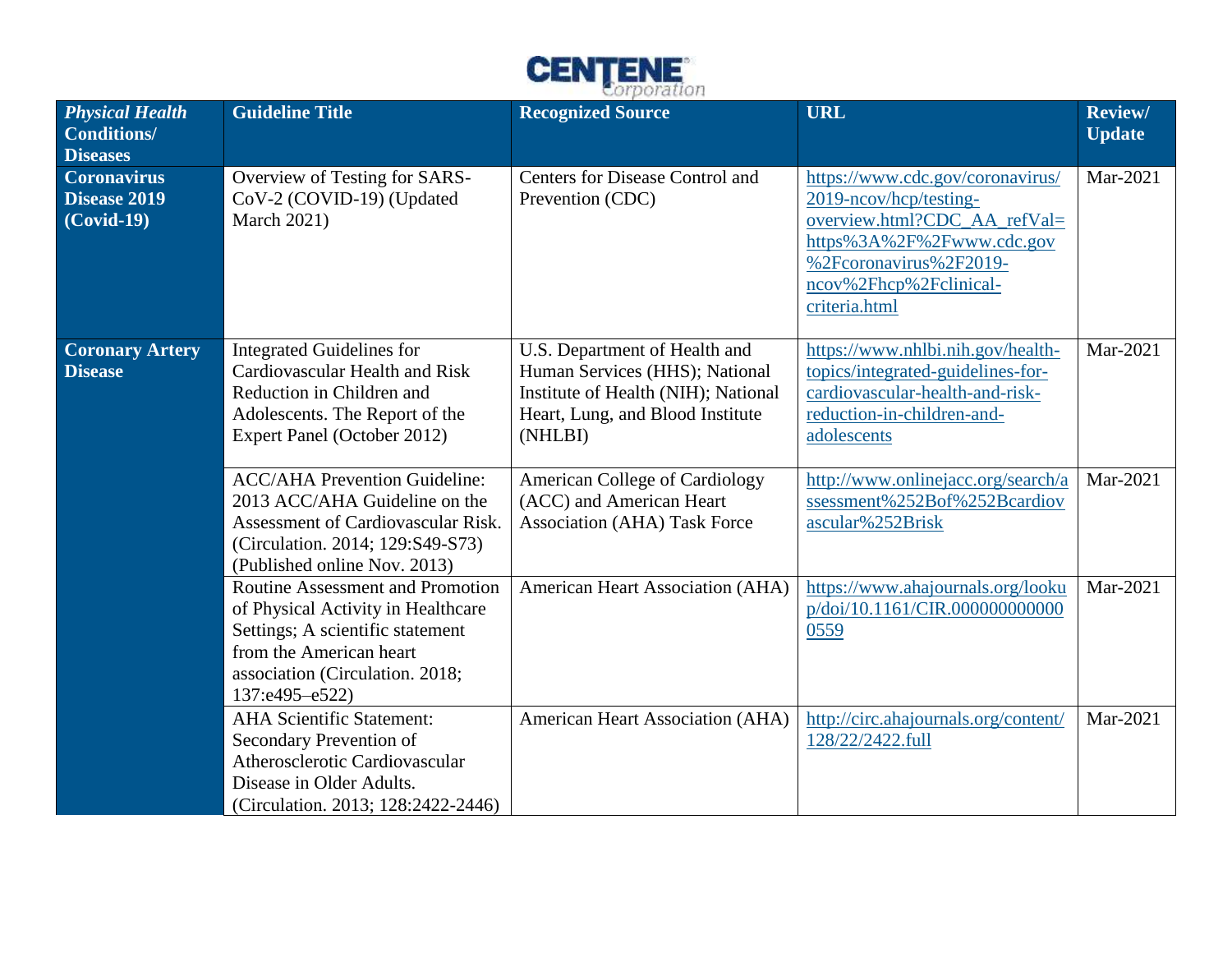

| <b>Physical Health</b><br><b>Conditions/</b><br><b>Diseases</b> | <b>Guideline Title</b>                                                                                                                                                                                                                                                                                                     | <b>Recognized Source</b>                                                                                                     | <b>URL</b>                                                                                       | <b>Review/</b><br><b>Update</b> |
|-----------------------------------------------------------------|----------------------------------------------------------------------------------------------------------------------------------------------------------------------------------------------------------------------------------------------------------------------------------------------------------------------------|------------------------------------------------------------------------------------------------------------------------------|--------------------------------------------------------------------------------------------------|---------------------------------|
|                                                                 | <b>AHA/ACC/ASH Scientific</b><br><b>Statement Treatment of</b><br>Hypertension in Patients with<br>Coronary Artery Disease.<br>(Circulation 2015;131:e435-e470)                                                                                                                                                            | <b>American Heart Association</b><br>(AHA), American College of<br>Cardiology (ACC), and American<br>Society of Hypertension | http://circ.ahajournals.org/content/<br>131/19/e435.full                                         | Mar-2021                        |
|                                                                 | <b>AHA/ACCF Guideline: Secondary</b><br><b>Prevention and Risk Reduction</b><br>Therapy for Patients with Coronary<br>and Other Atherosclerotic Vascular<br>Disease, 2011 Update (Circulation.<br>2011; 124: 2458-2473) and<br>(Correction 2015; 131: e048)                                                                | American Heart Association (AHA)<br>and American College of<br>Cardiology Foundation (ACC)                                   | https://www.ahajournals.org/doi/fu<br>ll/10.1161/CIR.0b013e318235eb4<br>$\underline{\mathrm{d}}$ | Mar-2021                        |
|                                                                 | 2019 AHA/ACCF Guideline on the<br>Primary Prevention of<br>Cardiovascular Disease: A Report<br>of the American College of<br>Cardiology/American Heart<br><b>Association Task Force on Clinical</b><br>Practice Guidelines. (Correction<br>2019; 140:e649-e650, Correction<br>2020; 141:e60, Correction 2020;<br>141:e774) | American Heart Association (AHA)<br>and American College of<br>Cardiology Foundation (ACC)                                   | https://www.ahajournals.org/doi/1<br>0.1161/CIR.0000000000000678                                 | Mar-2021                        |
| <b>Critical Care</b>                                            | <b>Surviving Sepsis Campaign:</b><br><b>International Guidelines for</b><br>Management of Severe Sepsis and<br>Septic Shock: 2016                                                                                                                                                                                          | Society of Critical Care Medicine<br>and European Society of Intensive<br>Care Medicine.                                     | https://pubmed.ncbi.nlm.nih.gov/2<br>8101605/                                                    | Mar-2021                        |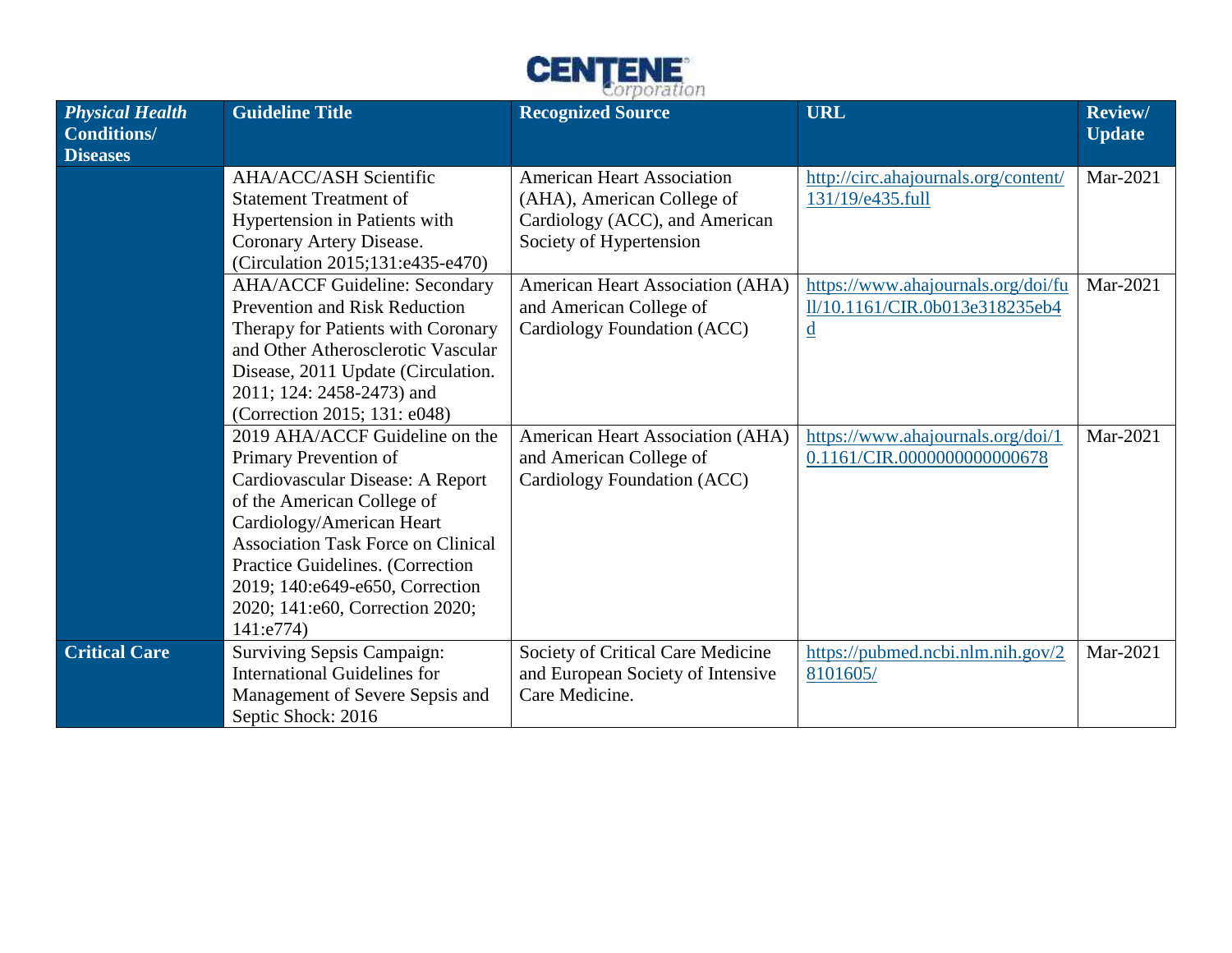

| <b>Physical Health</b><br><b>Conditions/</b><br><b>Diseases</b> | <b>Guideline Title</b>                                                                                                                                                                                                                                                                                                    | <b>Recognized Source</b>                                                                             | <b>URL</b>                                                                             | <b>Review/</b><br><b>Update</b> |
|-----------------------------------------------------------------|---------------------------------------------------------------------------------------------------------------------------------------------------------------------------------------------------------------------------------------------------------------------------------------------------------------------------|------------------------------------------------------------------------------------------------------|----------------------------------------------------------------------------------------|---------------------------------|
| <b>Diabetes</b>                                                 | <b>AACE/ACE Consensus Statement:</b><br>Consensus Statement by the<br>American Association of Clinical<br><b>Endocrinologists and American</b><br>College of Endocrinology on the<br>Comprehensive Type 2 Diabetes<br>Management Algorithm-2020<br><b>Executive Summary (Endocrine</b><br>Practice 2020; Volume 26, No.1) | American Association of Clinical<br><b>Endocrinologists and American</b><br>College of Endocrinology | https://www.endocrinepractice.org<br>/action/showPdf?pii=S1530-<br>891X%2820%2935066-7 | Mar-2021                        |
|                                                                 | Standards of Medical Care in<br>Diabetes-2021 (Diabetes Care<br>2021, Volume 44, Supplement 1)                                                                                                                                                                                                                            | <b>American Diabetes Association</b><br>(ADA)                                                        | https://professional.diabetes.org/co<br>ntent-page/practice-guidelines-<br>resources   | Mar-2021                        |
| <b>Epilepsy</b>                                                 | Guidelines by Topic: Epilepsy                                                                                                                                                                                                                                                                                             | American Academy of Neurology<br>and American Epilepsy Society                                       | https://www.aan.com/Guidelines/<br>Home/ByTopic?topicId=23                             | Mar-2021                        |
| <b>Frailty and</b><br><b>Special</b><br><b>Populations</b>      | <b>American Geriatrics Society 2019</b><br>Updated AGS Beers Criteria® for<br>Potentially Inappropriate<br>Medication Use in Older Adults.                                                                                                                                                                                | American Geriatrics Society (AGS)                                                                    | https://onlinelibrary.wiley.com/doi<br>/10.1111/jgs.15767                              | Mar-2021                        |
|                                                                 | <b>Managing Medicines for Adults</b><br>Receiving Social Care in the<br>Community. (2017)                                                                                                                                                                                                                                 | National Institute for Health and<br>Care Excellence (NICE)                                          | https://www.nice.org.uk/guidance/<br>ng67                                              | Mar-2021                        |
| <b>General Evidence</b><br><b>Based Medicine</b>                | Choosing Wisely                                                                                                                                                                                                                                                                                                           | Choosing Wisely; American Board<br>of Internal Medicine Foundation                                   | https://www.choosingwisely.org/                                                        | Mar-2021                        |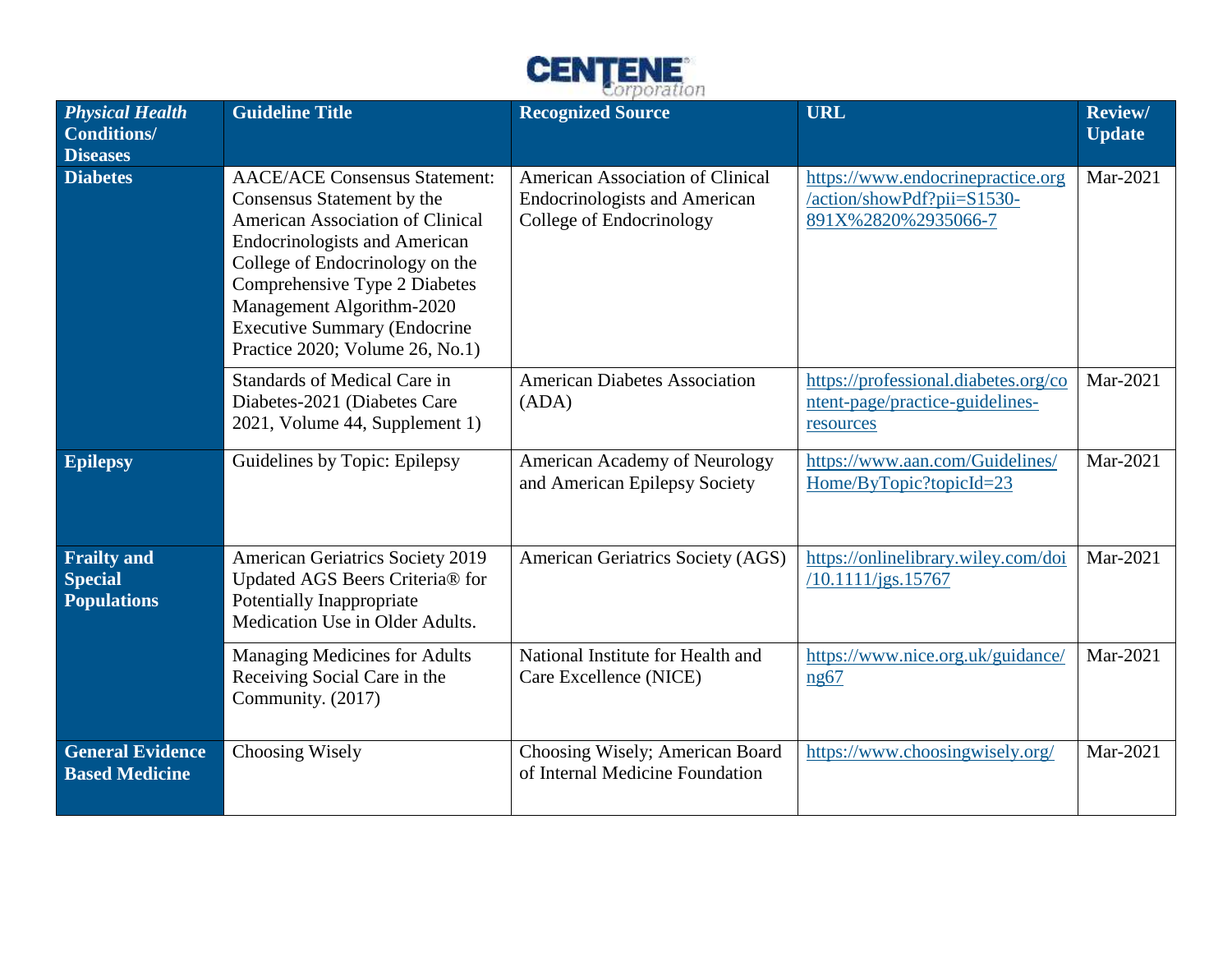

| <b>Physical Health</b><br><b>Conditions/</b><br><b>Diseases</b> | <b>Guideline Title</b>                                                                                                                                                                                                                     | <b>Recognized Source</b>                                                                                                                                                               | <b>URL</b>                                                                                                                                                                | <b>Review/</b><br><b>Update</b> |
|-----------------------------------------------------------------|--------------------------------------------------------------------------------------------------------------------------------------------------------------------------------------------------------------------------------------------|----------------------------------------------------------------------------------------------------------------------------------------------------------------------------------------|---------------------------------------------------------------------------------------------------------------------------------------------------------------------------|---------------------------------|
| <b>Heart Failure</b>                                            | 2017 ACC/AHA/HFSA Focused<br>Update of the 2013 ACCF/AHA<br>Guideline for the Management of<br>Heart Failure: A Report of the<br>ACC, AHA and HFSA<br>(Circulation. 2017;<br>CIR.0000000000000509, originally<br>published April 28, 2017) | <b>American College of Cardiology</b><br>(ACC) Foundation, American Heart<br>Association (AHA) Task Force on<br>Practice Guidelines and the Heart<br>Failure Society of America (HFSA) | http://www.onlinejacc.org/content/<br>$accj/70/6/776$ .full.pdf?_ga=2.2216<br>68248.1266825403.1554128597-<br>1581546980.1542635095                                       | Mar-2021                        |
| Hemophilia                                                      | NHF-McMaster Guideline on Care<br>Models for Hemophilia<br>Management. (2017).                                                                                                                                                             | National Hemophilia Foundation<br>(NHF)                                                                                                                                                | https://onlinelibrary.wiley.com/doi<br>/full/10.1111/hae.13008                                                                                                            | Mar-2021                        |
| <b>HIV/AIDS</b>                                                 | Human Immunodeficiency Virus<br>(HIV) Infection: Screening. (2019).                                                                                                                                                                        | <b>United States Preventive Services</b><br>Task Force (USPSTF)                                                                                                                        | https://www.uspreventiveservicest<br>askforce.org/uspstf/recommendati<br>on/human-immunodeficiency-<br>virus-hiv-infection-screening                                      | Mar-2021                        |
|                                                                 | Prevention of Human<br>Immunodeficiency Virus (HIV)<br>Infection: Preexposure Prophylaxis.<br>(2019).                                                                                                                                      | <b>United States Preventive Services</b><br>Task Force (USPSTF)                                                                                                                        | https://www.uspreventiveservicest<br>askforce.org/uspstf/recommendati<br>on/prevention-of-human-<br>immunodeficiency-virus-hiv-<br>infection-pre-exposure-<br>prophylaxis | Mar-2021                        |
|                                                                 | Routine Human Immunodeficiency<br>Virus Screening. (2014).                                                                                                                                                                                 | American College of Obstetricians<br>and Gynecologists (ACOG)                                                                                                                          | https://www.acog.org/clinical/clini<br>cal-guidance/committee-<br>opinion/articles/2014/05/routine-<br>human-immunodeficiency-virus-<br>screening                         | Mar-2021                        |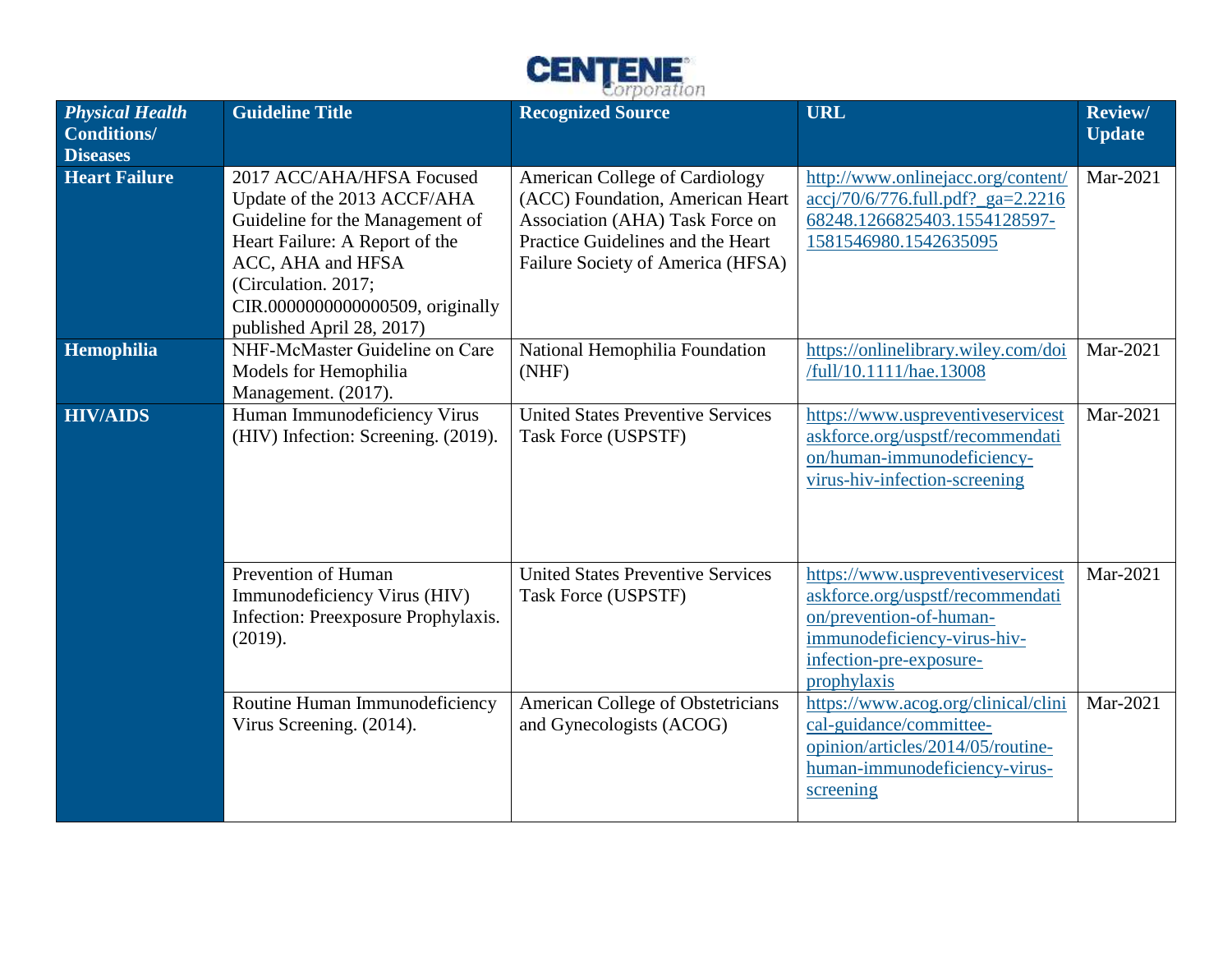

| <b>Physical Health</b><br><b>Conditions/</b><br><b>Diseases</b> | <b>Guideline Title</b>                                                                                                                                                                                                                                                                                                        | <b>Recognized Source</b>                                                                                                        | <b>URL</b>                                                                                                                    | Review/<br><b>Update</b> |
|-----------------------------------------------------------------|-------------------------------------------------------------------------------------------------------------------------------------------------------------------------------------------------------------------------------------------------------------------------------------------------------------------------------|---------------------------------------------------------------------------------------------------------------------------------|-------------------------------------------------------------------------------------------------------------------------------|--------------------------|
|                                                                 | Recommendations for the Use of<br>Antiretroviral Drugs in Pregnant<br>Women with HIV Infection and<br><b>Interventions to Reduce Perinatal</b><br>HIV Transmission in the United<br>States. (2021).                                                                                                                           | National Institutes of Health (NIH)                                                                                             | https://clinicalinfo.hiv.gov/en/guid<br>elines/perinatal/whats-new-<br>guidelines                                             | Mar-2021                 |
|                                                                 | Diagnosis and Management of<br>Acute HIV Infection. (2018).                                                                                                                                                                                                                                                                   | <b>AIDS</b> Institute                                                                                                           | https://www.hivguidelines.org/hiv-<br>testing-acute-infection/acute-hiv/                                                      | Mar-2021                 |
| Hyperlipidemia                                                  | Lipid Management in Adults<br>(February 2017)                                                                                                                                                                                                                                                                                 | <b>Institute for Clinical Systems</b><br>Improvement (ICSI)                                                                     | https://www.icsi.org/guideline/lipi<br>d-management/                                                                          | Mar-2021                 |
|                                                                 | <b>ACC/AHA Prevention Guideline:</b><br>2013 ACC/AHA Guideline on the<br>Treatment of Blood Cholesterol to<br>Reduce Atherosclerotic<br>Cardiovascular Risk in Adults.<br>(Circulation 2014; 129:S1-S45,<br>Circulation 2014; 129:S46-S48,<br>Circulation 2015; 132:e396,)                                                    | <b>American College of Cardiology</b><br>(ACC), American Heart<br>Association (AHA) Task Force on<br><b>Practice Guidelines</b> | https://www.ahajournals.org/doi/fu<br>ll/10.1161/01.cir.0000437738.638<br>53.7a                                               | Mar-2021                 |
| <b>Hypertension</b>                                             | 2017<br>ACC/AHA/AAPA/ABC/ACPM/<br>AGS/APhA/ASH/ASPC/NMA/PC<br>NA Guideline for the Prevention,<br>Detection, Evaluation and<br>Management of High Blood<br>Pressure in Adults; A Report of the<br>American College of<br>Cardiology/American Heart<br><b>Association Task Force on Clinical</b><br><b>Practice Guidelines</b> | Journal of the American College of<br>Cardiology (ACC)                                                                          | http://www.onlinejacc.org/content/<br>71/19/e127.full.pdf?_ga=2.193364<br>781.1266825403.1554128597-<br>1581546980.1542635095 | Mar-2021                 |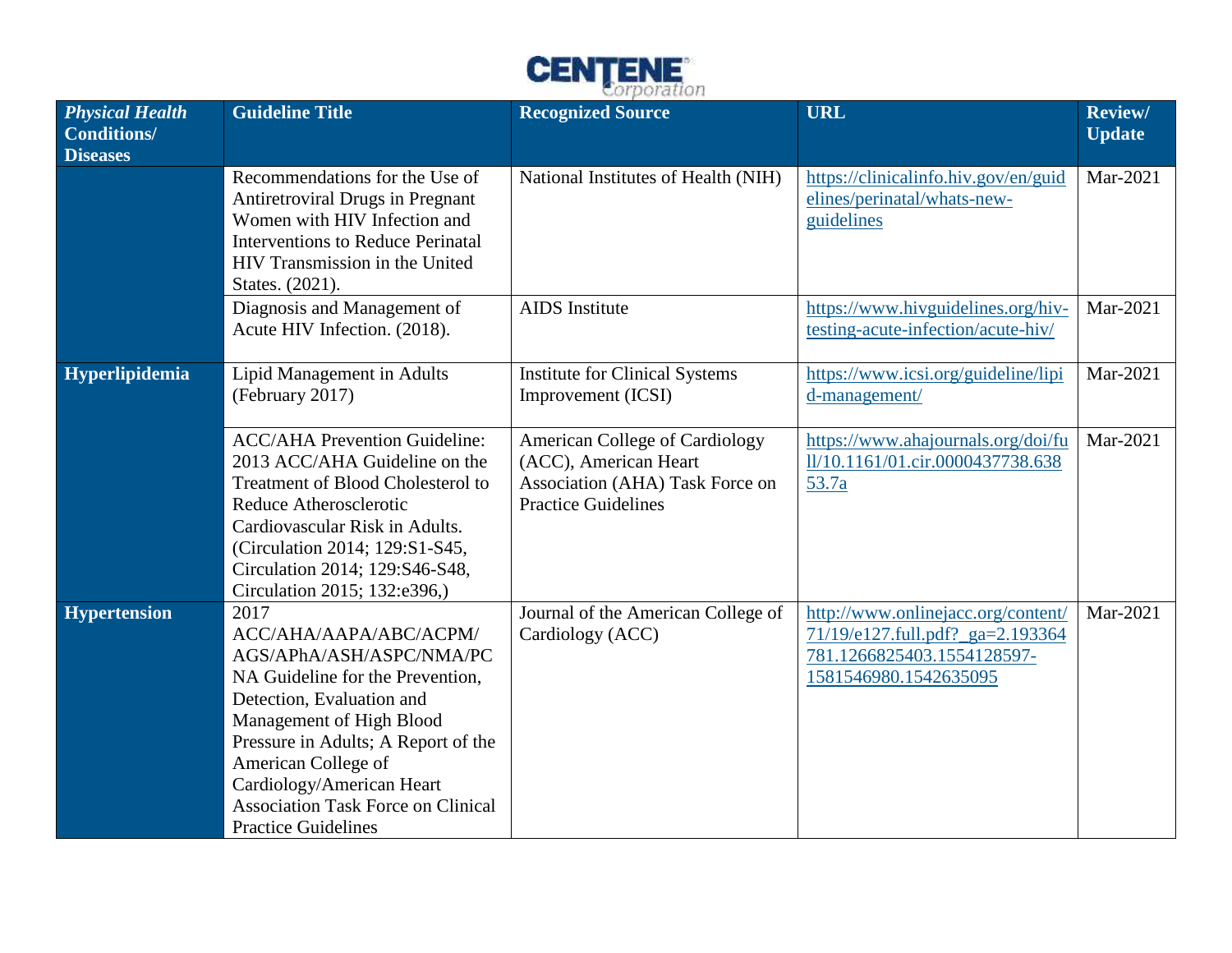

| <b>Physical Health</b><br><b>Conditions/</b> | <b>Guideline Title</b>                                                                                                                                                                 | <b>Recognized Source</b>                                                                                                                                                        | <b>URL</b>                                                                                                                   | <b>Review/</b><br><b>Update</b> |
|----------------------------------------------|----------------------------------------------------------------------------------------------------------------------------------------------------------------------------------------|---------------------------------------------------------------------------------------------------------------------------------------------------------------------------------|------------------------------------------------------------------------------------------------------------------------------|---------------------------------|
| <b>Diseases</b>                              |                                                                                                                                                                                        |                                                                                                                                                                                 |                                                                                                                              |                                 |
| <b>Immunizations</b>                         | Recommended adult immunization<br>schedule for ages 19 years and<br>older, United States 2021                                                                                          | Advisory Committee on<br><b>Immunization Practices (ACIP)</b>                                                                                                                   | http://www.cdc.gov/vaccines/sche<br>dules/hcp/adult.html                                                                     | Mar-2021                        |
|                                              | Recommended child and adolescent<br>Immunization Schedule for ages 18<br>years or younger, United States,<br>2021                                                                      | Advisory Committee on<br><b>Immunization Practices (ACIP)</b>                                                                                                                   | http://www.cdc.gov/vaccines/sche<br>dules/hcp/child-adolescent.html                                                          | Mar-2021                        |
|                                              | Prevention and Control of Seasonal<br>Influenza with Vaccines:<br>Recommendations of the ACIP —<br>United States, 2019-20 Influenza<br>Season                                          | Advisory Committee on<br><b>Immunization Practices (ACIP)</b>                                                                                                                   | https://www.cdc.gov/mmwr/volum<br>es/68/rr/rr6803a1.htm?s_cid=rr680<br>$3a1_w$                                               | Mar-2021                        |
| <b>Lead Poisoning</b>                        | CDC's Childhood Lead Poisoning<br><b>Prevention Program</b>                                                                                                                            | Advisory Committee On Childhood<br>Lead Poisoning Prevention<br>(ACCLPP)                                                                                                        | https://www.cdc.gov/nceh/lead/def<br>ault.htm                                                                                | Mar-2021                        |
|                                              | Recommendations for Blood Lead<br>Screening of Medicaid-Eligible<br>Children Aged 1-5 Years: an<br>Updated Approach to Targeting a<br>Group at High Risk (Last Reviewed<br>07/28/2009) | Advisory Committee on Childhood<br>Lead Poisoning, Division of<br><b>Environmental and Emergency</b><br>Health Services, and National<br><b>Center for Environmental Health</b> | http://www.cdc.gov/mmwr/previe<br>w/mmwrhtml/rr5809a1.htm                                                                    | Mar-2021                        |
| <b>Long-Term Care</b>                        | Transitions of Care in the Long-<br><b>Term Care Continuum Clinical</b><br>Practice Guidelines 2010                                                                                    | <b>American Medical Directors</b><br>Association                                                                                                                                | https://qioprogram.org/sites/defaul<br>t/files/Transitions_of_Care_in_LT<br>C.pdf                                            | Mar-2021                        |
| <b>Opioids</b> for<br><b>Chronic Pain</b>    | <b>CDC</b> Guideline for Prescribing<br>Opioids for Chronic Pain                                                                                                                       | Centers for Disease Control and<br>Prevention (CDC)                                                                                                                             | https://www.cdc.gov/drugoverdose<br>/prescribing/guideline.html                                                              | Mar-2021                        |
| <b>Osteoporosis</b>                          | Clinical Practice Guidelines for the<br>Diagnosis and Treatment of<br>Postmenopausal Osteoporosis.<br>(2020 Update).                                                                   | <b>American Association of Clinical</b><br>Endocrinologists (AACE)                                                                                                              | https://pro.aace.com/disease-state-<br>resources/bone-and-<br>parathyroid/clinical-practice-<br>guidelines/clinical-practice | Mar-2021                        |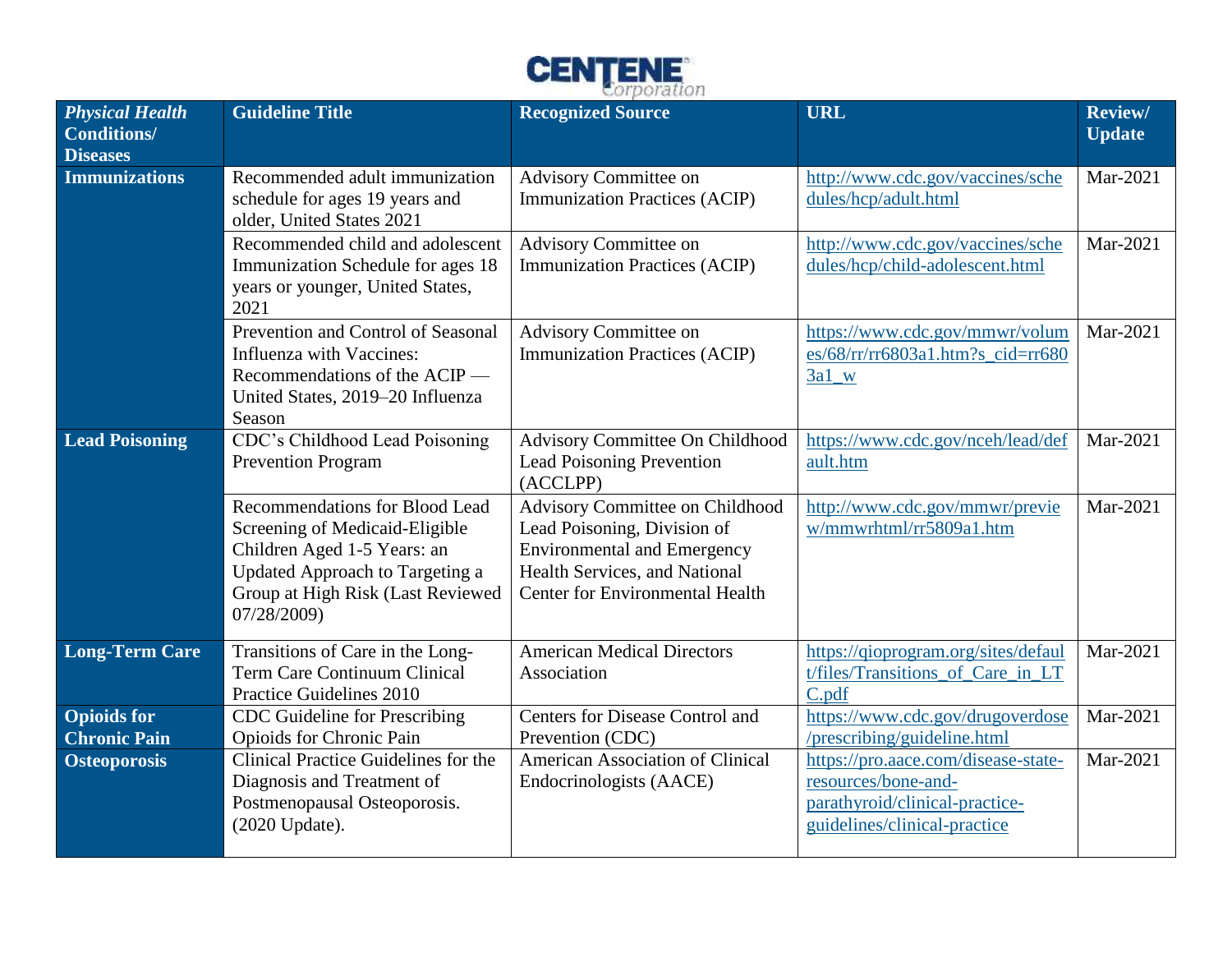

| <b>Physical Health</b><br><b>Conditions/</b><br><b>Diseases</b> | <b>Guideline Title</b>                                                                                                                                                                                 | <b>Recognized Source</b>                                      | <b>URL</b>                                                                                                                                                                                                                                  | <b>Review/</b><br><b>Update</b> |
|-----------------------------------------------------------------|--------------------------------------------------------------------------------------------------------------------------------------------------------------------------------------------------------|---------------------------------------------------------------|---------------------------------------------------------------------------------------------------------------------------------------------------------------------------------------------------------------------------------------------|---------------------------------|
|                                                                 | ACOG Practice Bulletin N. 129.<br>Osteoporosis. (2012).                                                                                                                                                | American College of Obstetricians<br>and Gynecologists (ACOG) | https://www.aafp.org/afp/2013/08<br>15/p269.html                                                                                                                                                                                            | Mar-2021                        |
| <b>Palliative Care</b>                                          | Palliative Care for Adults.<br>(Revised: January 2020/Sixth<br>edition).                                                                                                                               | <b>Institute for Clinical Systems</b><br>Improvement (ICSI)   | https://www.icsi.org/guideline/pa<br>lliative-care/                                                                                                                                                                                         | Mar-2021                        |
| <b>Pediatric</b><br><b>Preventive Care</b>                      | Guidelines on Periodicity of<br><b>Examination, Preventive Dental</b><br>Services, Anticipatory<br>Guidance/Counseling, and Oral<br>Treatment for Infants, Children,<br>and Adolescents (Revised 2018) | American Academy of Pediatric<br>Dentistry                    | https://www.aapd.org/research/ora<br>l-health-policies--<br>recommendations/periodicity-of-<br>examination-preventive-dental-<br>services-anticipatory-guidance-<br>counseling-and-oral-treatment-for-<br>infants-children-and-adolescents/ | Mar-2021                        |
|                                                                 | Periodicity Schedule:<br><b>Recommendations for Preventive</b><br>Pediatric Health Care (2021)                                                                                                         | <b>American Academy of Pediatrics</b>                         | http://www.aap.org/en-<br>us/professional-resources/practice-<br>support/Pages/PeriodicitySchedule<br>.aspx                                                                                                                                 | Mar-2021                        |
| <b>Perinatal Care</b>                                           | AFP by Topic: Prenatal<br>(Publication dates vary)<br>AFP by Topic: Labor, Delivery,<br>and Post-Partum Issues<br>(Publication dates vary)                                                             | American Academy of Family<br>Physicians (AAFP)               | https://www.aafp.org/afp/topicMo<br>dules/viewTopicModule.htm?topic<br>$ModuleId = 25$<br>https://www.aafp.org/afp/topicMo<br>dules/viewTopicModule.htm?topic<br>ModuleId=16                                                                | Mar-2021                        |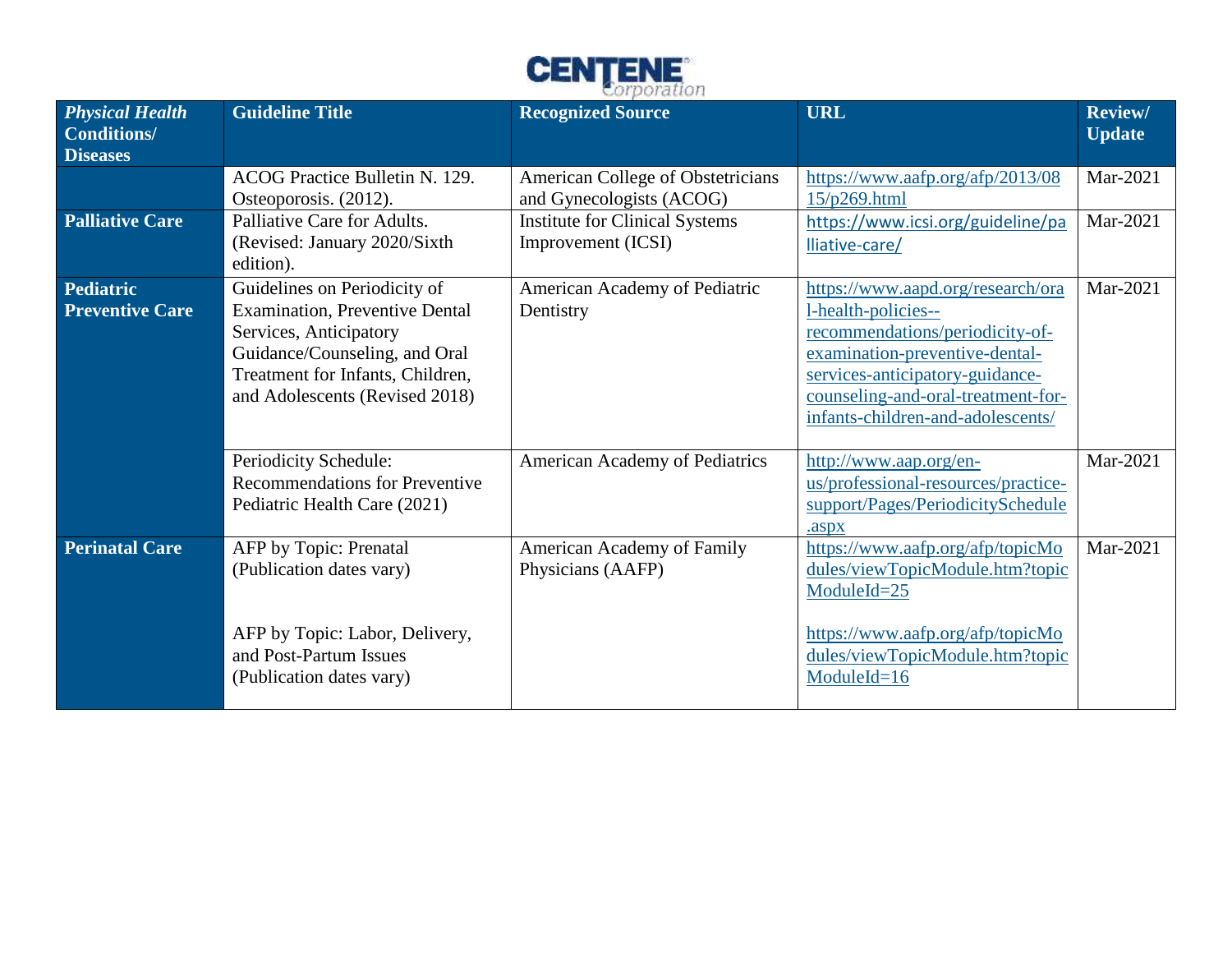

| <b>Physical Health</b><br><b>Conditions/</b><br><b>Diseases</b> | <b>Guideline Title</b>                                                                                                                                                                                                                                  | <b>Recognized Source</b>                                                                                           | <b>URL</b>                                                                                                                                                                                                                                          | <b>Review/</b><br><b>Update</b> |
|-----------------------------------------------------------------|---------------------------------------------------------------------------------------------------------------------------------------------------------------------------------------------------------------------------------------------------------|--------------------------------------------------------------------------------------------------------------------|-----------------------------------------------------------------------------------------------------------------------------------------------------------------------------------------------------------------------------------------------------|---------------------------------|
|                                                                 | Guidelines for Perinatal Care,<br>Eighth Edition (2017)                                                                                                                                                                                                 | American College of Obstetricians<br>and Gynecologists (ACOG)                                                      | Available online for ACOG<br>members only.<br>https://www.acog.org/clinical/jour<br>nals-and-<br>publications/ebook/guidelines-for-<br>perinatal-care<br>https://www.acog.org/clinical/sear<br>ch#sort=relevancy&f:topic=[obstet<br>ric%20delivery] | Mar-2021                        |
| Pneumonia                                                       | Management of Adults With<br>Hospital-acquired and<br>Ventilator-associated Pneumonia:<br>2016 Clinical Practice<br>Guidelines by the Infectious<br>Diseases Society of America and<br>the American Thoracic Society.<br>(2016).                        | Infectious Diseases Society of<br>America (IDSA)                                                                   | https://www.thoracic.org/statemen<br>ts/resources/tb-opi/hap-vap-<br>guidelines-2016.pdf                                                                                                                                                            | Mar-2021                        |
|                                                                 | The Management of Community-<br>Acquired Pneumonia in Infants and<br>Children Older Than 3 Months of<br>Age: Clinical Practice Guidelines<br>by the Pediatric Infectious Diseases<br>Society and the Infectious Diseases<br>Society of America. (2011). | <b>Pediatric Infectious Diseases</b><br>Society (PIDS) and the Infectious<br>Diseases Society of America<br>(IDSA) | https://www.ncbi.nlm.nih.gov/pmc<br>/articles/PMC7107838/pdf/cir531.<br>pdf                                                                                                                                                                         | Mar-2021                        |
| <b>Respiratory Illness</b>                                      | <b>Adult and Pediatric treatment</b><br>recommendations. (Adult reviewed<br>Oct. 2017, Pediatric Feb. 2017).                                                                                                                                            | Centers for Disease Control and<br>Prevention (CDC)                                                                | http://www.cdc.gov/getsmart/com<br>munity/for-hcp/outpatient-<br>hcp/index.html                                                                                                                                                                     | Mar-2021                        |
|                                                                 | AFP by Topic: Respiratory Tract<br>Infections (Publication dates vary)                                                                                                                                                                                  | American Academy of Family<br>Physicians (AAFP)                                                                    | http://www.aafp.org/afp/topicMod<br>ules/viewTopicModule.htm?topic<br>ModuleId=29                                                                                                                                                                   | Mar-2021                        |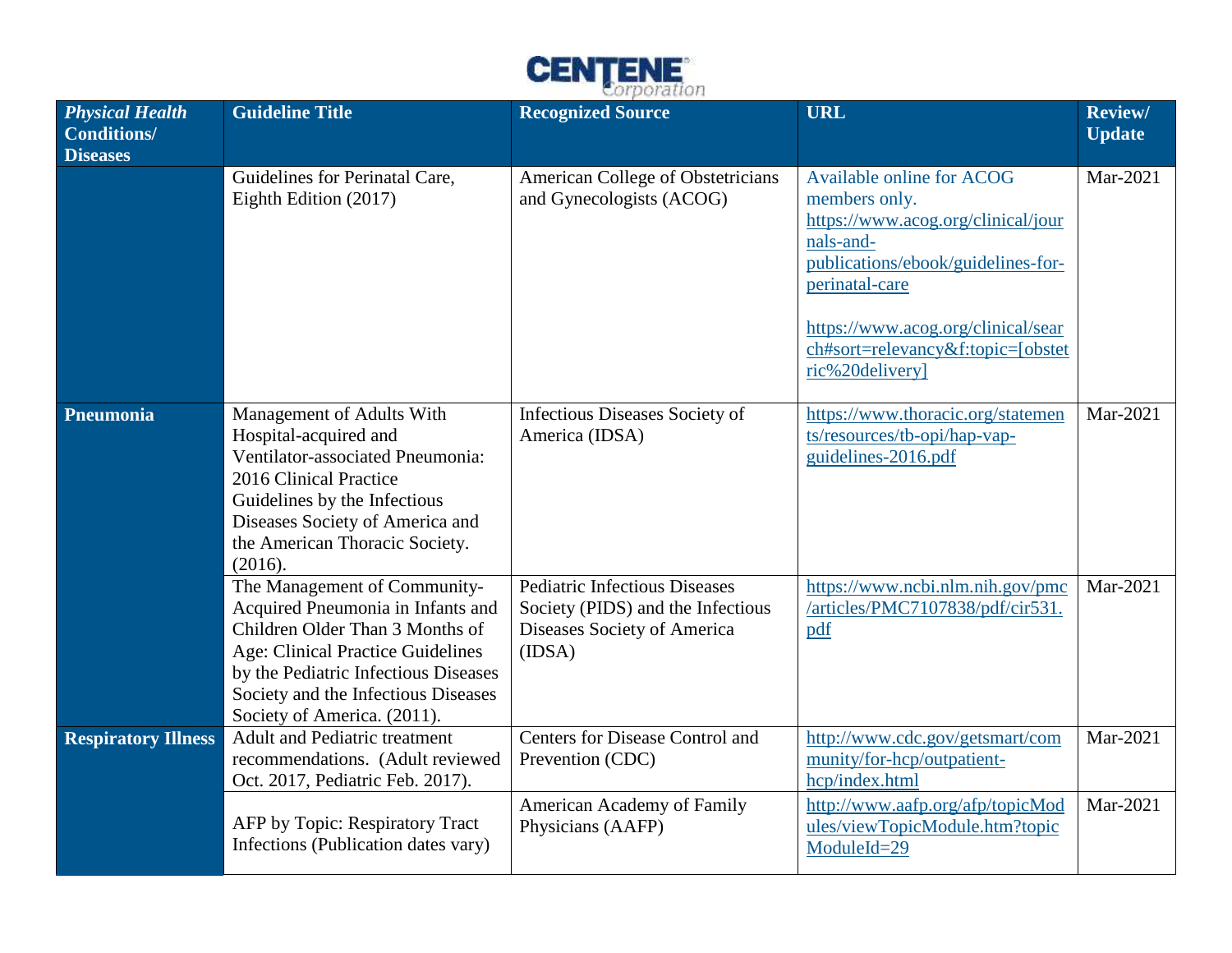

| <b>Physical Health</b><br><b>Conditions/</b><br><b>Diseases</b>     | <b>Guideline Title</b>                                                                                                     | <b>Recognized Source</b>                                                                                           | <b>URL</b>                                                                                                                                         | <b>Review/</b><br><b>Update</b> |
|---------------------------------------------------------------------|----------------------------------------------------------------------------------------------------------------------------|--------------------------------------------------------------------------------------------------------------------|----------------------------------------------------------------------------------------------------------------------------------------------------|---------------------------------|
|                                                                     | Diagnosis and Treatment of<br>Respiratory Illness in Children and<br>Adults. (Updated September 2017)                      | <b>Institute for Clinical Systems</b><br>Improvement (ICSI)                                                        | https://www.icsi.org/guideline/respir<br>atory-illness/                                                                                            | Mar-2021                        |
| <b>Rheumatoid</b><br><b>Arthritis</b>                               | American College of<br>Rheumatology Guideline for the<br>Treatment of Rheumatoid Arthritis.<br>(2021- Update in progress). | American College of<br>Rheumatology (ACR)                                                                          | https://www.rheumatology.org/Pra<br>ctice-Quality/Clinical-<br>Support/Clinical-Practice-<br>Guidelines/Rheumatoid-Arthritis                       | Mar-2021                        |
| <b>Sickle Cell</b>                                                  | Sickle Cell Disease,<br>Recommendations (Last reviewed<br>December 16, 2020)                                               | Centers for Disease Control and<br>Prevention (CDC)                                                                | http://www.cdc.gov/ncbddd/sickle<br>cell/recommendations.html                                                                                      | Mar-2021                        |
|                                                                     | Evidence-Based Management of<br>Sickle Cell Disease: Expert Panel<br>report, $2014$                                        | National Institutes of Health Heart,<br>Lung, and Blood Institute                                                  | https://www.nhlbi.nih.gov/sites/de<br>fault/files/publications/56-<br>364NFULL.pdf                                                                 | Mar-2021                        |
| <b>Special Health</b><br><b>Care Needs of</b><br><b>Adolescents</b> | Standards for Systems of Care for<br>Children and Youth with Special<br><b>Health Care Needs</b>                           | <b>Association Of Maternal And Child</b><br>Health Programs and the<br>National Academy For State Health<br>Policy | http://cyshcnstandards.amchp.org/<br>app-national-<br>standards/#/coredomain                                                                       | Mar-2021                        |
| <b>Tobacco Cessation</b>                                            | <b>Tobacco and Nicotine Cessation</b><br>During Pregnancy (May 2020)                                                       | American College of Obstetricians<br>and Gynecologists (ACOG)                                                      | https://www.acog.org/clinical/clini<br>cal-guidance/committee-<br>opinion/articles/2020/05/tobacco-<br>and-nicotine-cessation-during-<br>pregnancy | Mar-2021                        |
|                                                                     | Smoking and Tobacco Use<br>Cessation                                                                                       | Centers for Disease Control and<br>Prevention (CDC)                                                                | https://www.cdc.gov/tobacco/quit<br>smoking/cessation/index.htm                                                                                    | Mar-2021                        |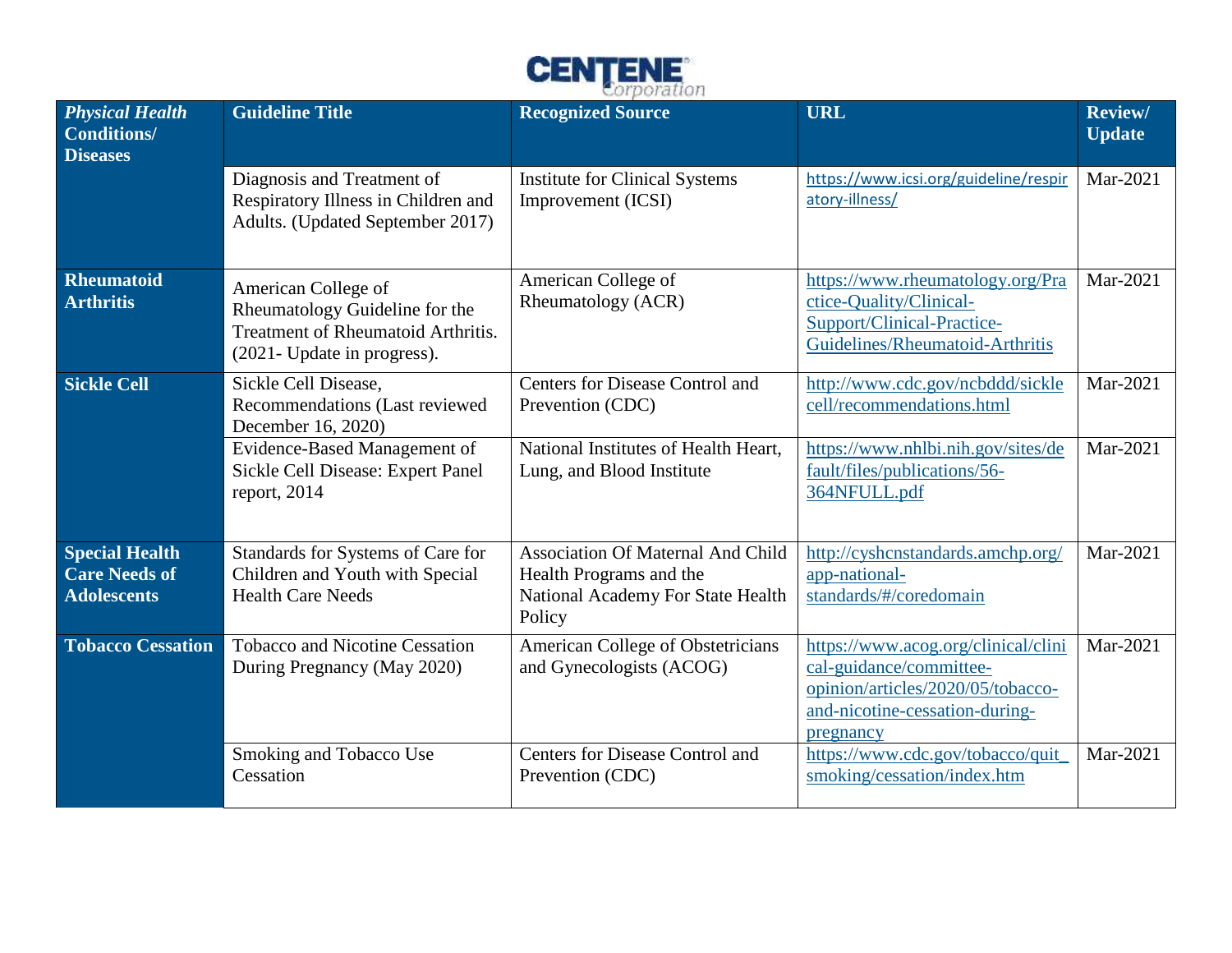

| <b>Physical Health</b><br><b>Conditions/</b><br><b>Diseases</b> | <b>Guideline Title</b>                                                                                                                       | <b>Recognized Source</b>                                                                                                       | <b>URL</b>                                                                                                                                                                         | Review/<br><b>Update</b> |
|-----------------------------------------------------------------|----------------------------------------------------------------------------------------------------------------------------------------------|--------------------------------------------------------------------------------------------------------------------------------|------------------------------------------------------------------------------------------------------------------------------------------------------------------------------------|--------------------------|
|                                                                 | <b>Interventions for Tobacco Smoking</b><br>Cessation in Adults, Including<br>Pregnant Persons (2021).                                       | <b>United Preventive Services Task</b><br>Force (USPSTF)                                                                       | https://www.uspreventiveservicest<br>askforce.org/uspstf/recommendati<br>on/tobacco-use-in-adults-and-<br>pregnant-women-counseling-and-<br>interventions                          | Mar-2021                 |
|                                                                 | Prevention and Cessation of<br>Tobacco Use in Children and<br><b>Adolescents: Primary Care</b><br>Interventions (April 2020)                 | <b>United Preventive Services Task</b><br>Force (USPSTF)                                                                       | https://www.uspreventiveservicest<br>askforce.org/uspstf/recommendati<br>on/tobacco-and-nicotine-use-<br>prevention-in-children-and-<br>adolescents-primary-care-<br>interventions | Mar-2021                 |
| <b>Traumatic Brain</b><br><b>Injury (TBI)</b>                   | Management of Concussion-mild<br>Traumatic Brain Injury (mTBI).<br>(2016- update in progress)                                                | United States Department of<br>Veteran Affairs (VA) and the<br>Department of Defense (DoD)                                     | https://www.healthquality.va.gov/<br>guidelines/Rehab/mtbi/                                                                                                                        | Mar-2021                 |
| Weight<br>management                                            | Adult Weight Management (AWM)<br>Guideline (2014)                                                                                            | Academy of Nutrition and Dietetics                                                                                             | http://www.andeal.org/topic.cfm?<br>menu=5276&cat=4688                                                                                                                             | Mar-2021                 |
|                                                                 | <b>Clinical Report: Preventing Obesity</b><br>and Eating Disorders in<br>Adolescents. (Pediatrics Vol. 138<br>Iss.3 Sept. 2016 pp.1834-1842) | American Academy of Pediatrics<br>(AAP)                                                                                        | https://pediatrics.aappublications.o<br>rg/content/138/3/e20161649                                                                                                                 | Mar-2021                 |
|                                                                 | Managing Overweight and Obesity<br>in Adults: Systematic Evidence<br>Review from the Obesity Expert<br>Panel (2013)                          | U.S. Department of Health and<br>Human Services, National Institute<br>of Health, National Heart, Lung,<br>and Blood Institute | http://www.nhlbi.nih.gov/health-<br>pro/guidelines/in-develop/obesity-<br>evidence-review                                                                                          | Mar-2021                 |
|                                                                 | <b>Final Recommendation Statement</b><br>Obesity in Children and<br>Adolescents: Screening, June 2017                                        | <b>U.S. Preventive Services Task</b><br>Force (USPSTF)                                                                         | https://www.uspreventiveservicest<br>askforce.org/uspstf/recommendati<br>on/obesity-in-children-and-<br>adolescents-screening                                                      | Mar-2021                 |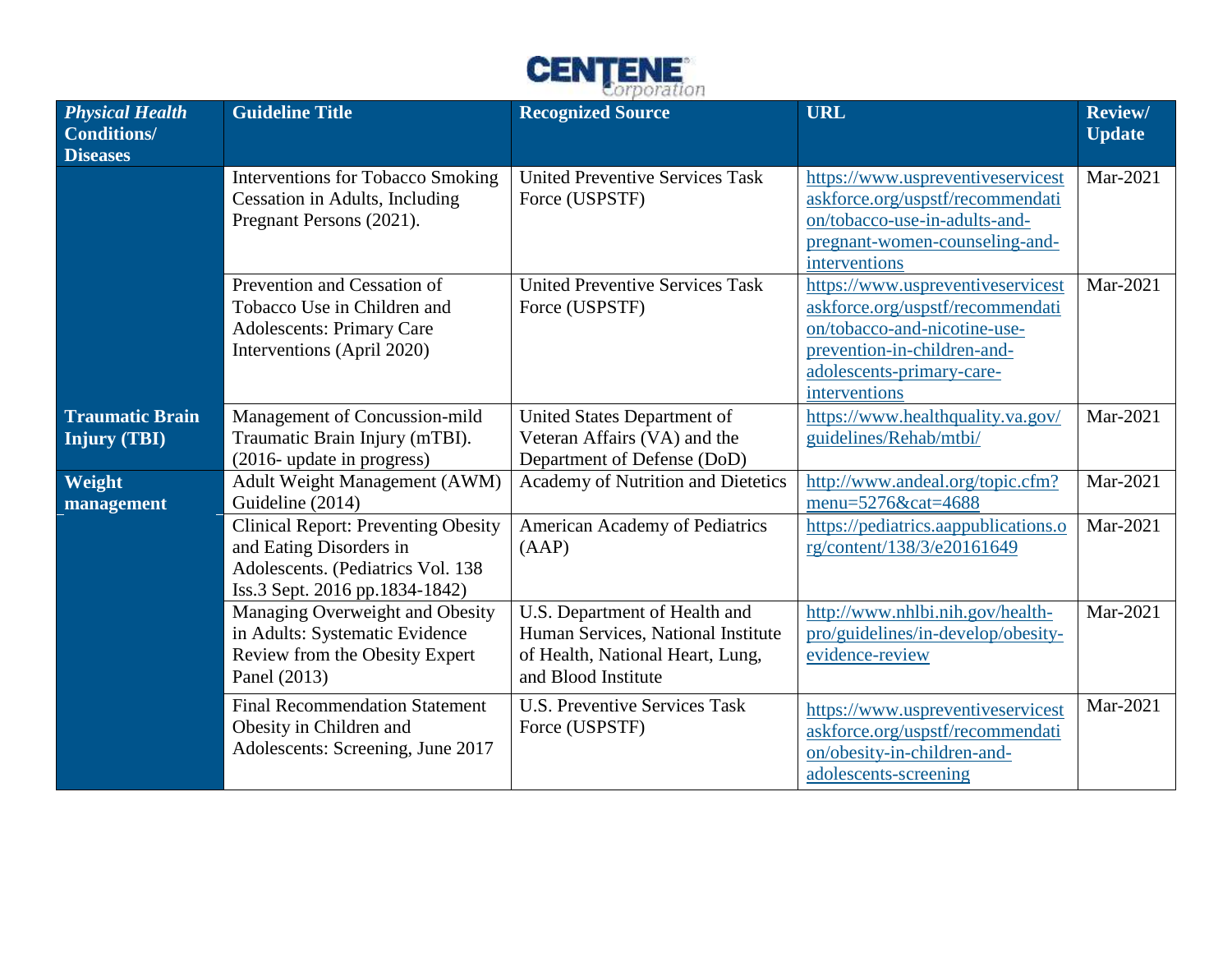

| <b>Physical Health</b><br>Conditions/<br><b>Diseases</b> | <b>Guideline Title</b>                                                                                                                             | and only in the state and a state of<br><b>Recognized Source</b> | <b>URL</b>                                                                    | <b>Review/</b><br><b>Update</b> |
|----------------------------------------------------------|----------------------------------------------------------------------------------------------------------------------------------------------------|------------------------------------------------------------------|-------------------------------------------------------------------------------|---------------------------------|
|                                                          | Clinical practice guideline for<br>multicomponent behavioral<br>treatment of obesity and overweight<br>in children and adolescents (March<br>2018) | American Psychological<br>Association (APA)                      | https://www.apa.org/obesity-<br>guideline/clinical-practice-<br>guideline.pdf | Mar-2021                        |
| <b>Zika Virus</b>                                        | For Healthcare Providers: New<br>Zika and Dengue Testing Guidance<br>(November 2019)                                                               | Centers for Disease Control and<br>Prevention (CDC)              | https://www.cdc.gov/zika/hc-<br>providers/testing-guidance.html               | Mar-2021                        |

| <b>Behavioral Health</b><br><b>Conditions/</b><br><b>Diseases</b> | <b>Guideline Title</b>                                | <b>Recognized Source</b>             | <b>URL</b>                                                         | <b>Review/</b><br><b>Update</b> |
|-------------------------------------------------------------------|-------------------------------------------------------|--------------------------------------|--------------------------------------------------------------------|---------------------------------|
| <b>Attention-Deficit /</b>                                        | Clinical Practice Guideline for the                   | American Academy of Pediatrics       | https://pediatrics.aappublications.org/<br>content/144/4/e20192528 | Mar-2021                        |
| <b>Hyperactivity</b><br><b>Disorder in</b>                        | Diagnosis, Evaluation, and<br>Treatment of Attention- |                                      |                                                                    |                                 |
| <b>Children and</b>                                               | Deficit/Hyperactivity Disorder in                     |                                      |                                                                    |                                 |
| <b>Adolescents</b>                                                | <b>Children and Adolescents</b>                       |                                      |                                                                    |                                 |
|                                                                   | (Correction March 1, 2020)                            |                                      |                                                                    |                                 |
| <b>Anxiety Disorders</b>                                          | Generalized Anxiety Disorder And                      | National Institute for Health and    | https://www.nice.org.uk/guidance/                                  | Mar-2021                        |
|                                                                   | Panic Disorder In Adults:                             | Care Excellence (NICE)               | cg113                                                              |                                 |
|                                                                   | Management (July 2019)                                |                                      |                                                                    |                                 |
| <b>Autism</b>                                                     | Practice Parameter for the                            | American Academy of Child and        | https://www.jaacap.org/article/S08                                 | Mar-2021                        |
|                                                                   | Assessment and                                        | <b>Adolescent Psychiatry (AACAP)</b> | 90-8567(13)00819-8/fulltext                                        |                                 |
|                                                                   | Treatment of Children and                             |                                      |                                                                    |                                 |
|                                                                   | Adolescents With                                      |                                      |                                                                    |                                 |
|                                                                   | Autism Spectrum Disorder (2014)                       |                                      |                                                                    |                                 |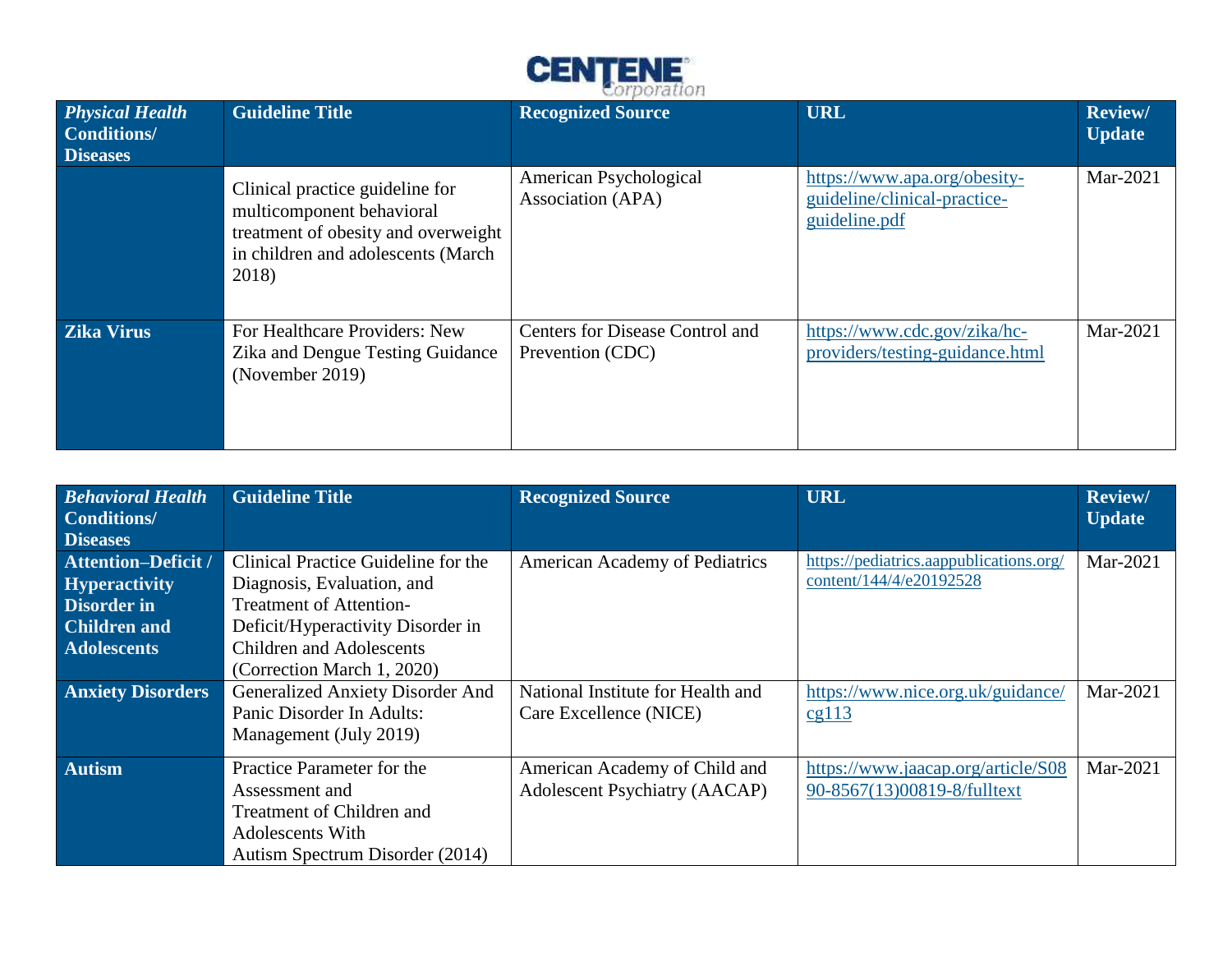

| <b>Behavioral Health</b><br><b>Conditions/</b><br><b>Diseases</b>               | <b>Guideline Title</b>                                                                                                                | <b>Recognized Source</b>                                                                   | <b>URL</b>                                                                                                                                                         | Review/<br><b>Update</b> |
|---------------------------------------------------------------------------------|---------------------------------------------------------------------------------------------------------------------------------------|--------------------------------------------------------------------------------------------|--------------------------------------------------------------------------------------------------------------------------------------------------------------------|--------------------------|
| <b>Depressive</b><br><b>Disorder</b>                                            | Management of Major Depressive<br>Disorder $(2016)$                                                                                   | United States Department of<br>Veteran Affairs (VA) and the<br>Department of Defense (DoD) | https://www.healthquality.va.gov/<br>guidelines/MH/mdd/                                                                                                            | Mar-2021                 |
| <b>Gender</b><br><b>Reassignment and</b><br><b>Transgender</b><br><b>Issues</b> | Guidelines for Psychological<br>Practice with Transgender and<br>Gender Nonconforming People<br>(2015)                                | American Psychiatric Association<br>(APA)                                                  | https://www.apa.org/practice/guid<br>elines/transgender.pdf                                                                                                        | Mar-2021                 |
| <b>Obsessive</b><br><b>Compulsive</b><br>Disorder (OCD)                         | Obsessive Compulsive Disorder.<br>(Published 2007, Updated 2013)                                                                      | American Psychiatric Association<br>(APA)                                                  | https://www.psychiatry.org/psychi<br>atrists/practice/clinical-practice-<br>guidelines                                                                             | Mar-2021                 |
|                                                                                 | Practice Parameter for the<br>Assessment and Treatment of<br>Children and Adolescents with<br>Obsessive-Compulsive Disorder<br>(2012) | American Academy of Child and<br><b>Adolescent Psychiatry (AACAP)</b>                      | https://jaacap.org/article/S0890-<br>8567(11)00882-3/fulltext                                                                                                      | Mar-2021                 |
| <b>Opioid Use</b><br><b>Disorder and</b><br><b>Treatment</b>                    | National Practice Guideline For the<br>Treatment of Opioid Use Disorder<br>(2020)                                                     | American Society of Addiction<br>Medicine (ASAM)                                           | https://www.asam.org/docs/default<br>-source/quality-science/npg-jam-<br>supplement.pdf?sfvrsn=a00a52c2                                                            | Mar-2021                 |
|                                                                                 | Federal Guidelines for Opioid<br>Treatment Programs (March 2015)                                                                      | <b>Substance Abuse and Mental</b><br><b>Health Services Administration</b><br>(SAMHSA)     | https://store.samhsa.gov/product/F<br>ederal-Guidelines-for-Opioid-<br>Treatment-Programs/PEP15-<br><b>FEDGUIDEOTP</b>                                             | Mar-2021                 |
|                                                                                 | <b>Clinical Guidance for Treating</b><br>Pregnant and Parenting Women<br>With Opioid Use Disorder and<br>Their Infants (January 2018) | <b>Substance Abuse and Mental</b><br><b>Health Services Administration</b><br>(SAMHSA)     | https://store.samhsa.gov/product/C<br>linical-Guidance-for-Treating-<br>Pregnant-and-Parenting-Women-<br>With-Opioid-Use-Disorder-and-<br>Their-Infants/SMA18-5054 | Mar-2021                 |
|                                                                                 | <b>VA/DoD Clinical Practice</b><br>Guideline for Opioid Therapy for<br>Chronic Pain (2017)                                            | United States Department of<br>Veteran Affairs (VA) and the<br>Department of Defense (DOD) | https://www.healthquality.va.gov/<br>guidelines/Pain/cot/VADoDOTCP<br>G022717.pdf                                                                                  | Mar-2021                 |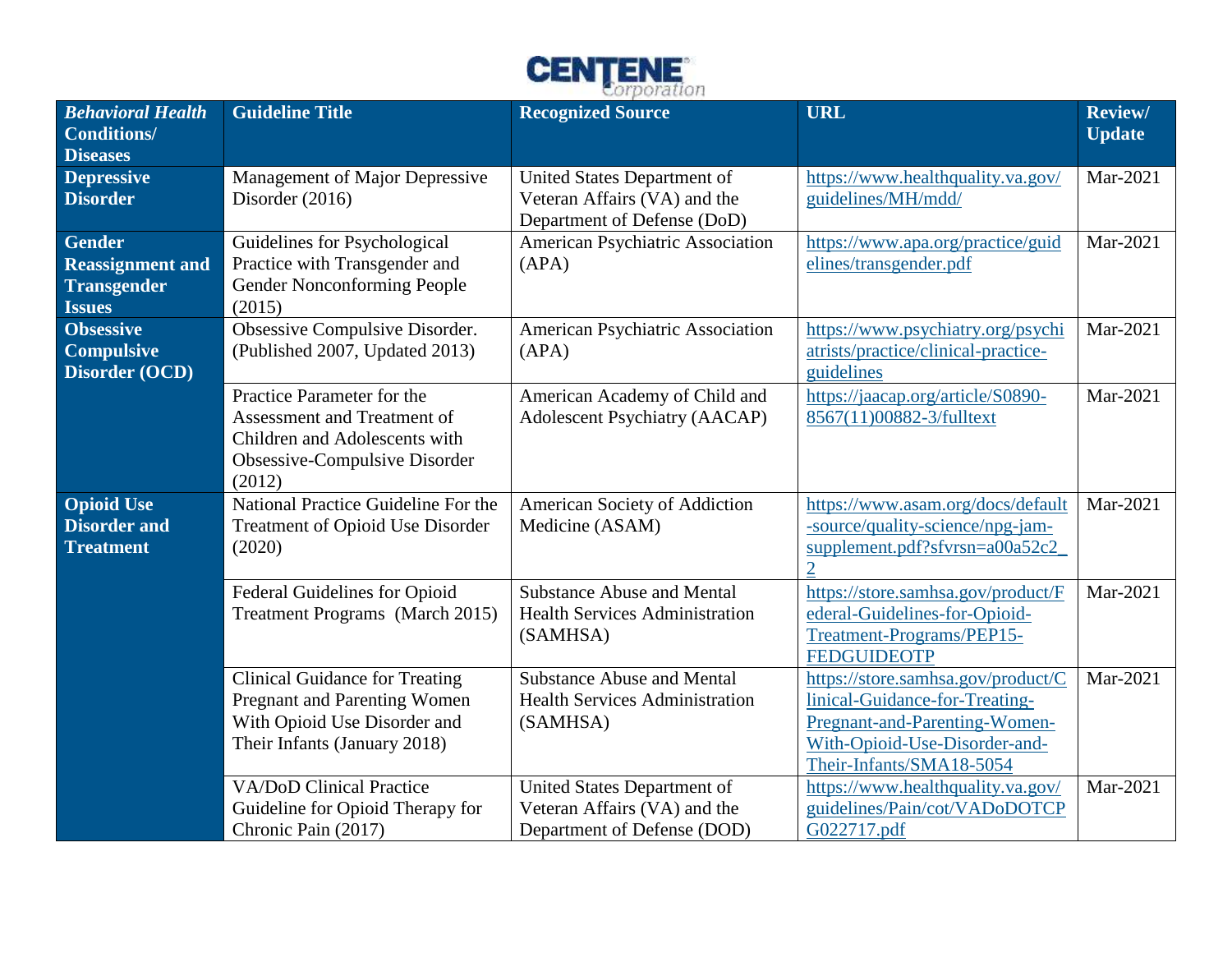

|                                                                                       |                                                                                                                                  | man a Branca de casas es                                                                                         |                                                                                          |                                 |
|---------------------------------------------------------------------------------------|----------------------------------------------------------------------------------------------------------------------------------|------------------------------------------------------------------------------------------------------------------|------------------------------------------------------------------------------------------|---------------------------------|
| <b>Behavioral Health</b><br>Conditions/<br><b>Diseases</b>                            | <b>Guideline Title</b>                                                                                                           | <b>Recognized Source</b>                                                                                         | <b>URL</b>                                                                               | <b>Review/</b><br><b>Update</b> |
| <b>Posttraumatic</b><br><b>Stress Disorder</b><br>and Acute Stress<br><b>Disorder</b> | Clinical Practice Guideline for the<br><b>Management of Posttraumatic</b><br><b>Stress Disorder and Acute Stress</b><br>Disorder | United States Department of<br>Veteran Affairs (VA) and the<br>Department of Defense (DOD)                       | https://www.healthquality.va.gov/<br>guidelines/MH/ptsd/VADoDPTSD<br><b>CPGFinal.pdf</b> | Mar-2021                        |
| <b>Schizophrenia</b>                                                                  | Practice Guideline for the<br><b>Treatment of Patients with</b><br>Schizophrenia                                                 | The American Psychiatric<br><b>Association American Academy Of</b><br>Child And Adolescent Psychiatry<br>(AACAP) | https://psychiatryonline.org/doi/pd<br>$f/10.1176$ /appi.books.9780890424<br>841         | Mar-2021                        |
|                                                                                       | Practice Parameter for the<br>Assessment and Treatment of<br>Children and Adolescents with<br>Schizophrenia (2013)               | American Academy Of Child And<br><b>Adolescent Psychiatry (AACAP)</b>                                            | https://www.jaacap.org/article/S08<br>90-8567(13)00112-3/pdf                             | Mar-2021                        |
| <b>Substance Use</b><br><b>Disorders</b><br><b>Management</b>                         | Clinical Practice Guideline for the<br>Management of Substance Use<br>Disorders (2015- update in<br>progress)                    | Department of Veterans Affairs                                                                                   | https://www.healthquality.va.gov/<br>guidelines/MH/sud/                                  | Mar-2021                        |
| <b>Suicidal Behavior</b>                                                              | Assessment and Management of<br>Patients at Risk for Suicide (2019)                                                              | Department of Veterans Affairs and<br>the Department of Defense<br>(VA/DoD)                                      | https://www.healthquality.va.gov/<br>guidelines/MH/srb/                                  | Mar-2021                        |

| <b>Revision log</b>                                                                                                   | <b>Date</b> | <b>Approval</b><br><b>Date</b> |
|-----------------------------------------------------------------------------------------------------------------------|-------------|--------------------------------|
| Updated Adopted Clinical Practice and Preventive Health Guidelines attachment to most current versions of guidelines  | 07/15       | 07/15                          |
| (Added Practice Guidelines for ADHD, Adult Preventive Care, Asthma, Back Pain, Bipolar Disorder, Coronary Artery      |             |                                |
| Disease, Diabetes, Hyperlipidemia, Hypertension, Lead Screening, Major Depressive Disorder, Oppositional Defiant      |             |                                |
| Disorder, Panic Disorder, Pediatric Preventive Care, Perinatal Care, Respiratory Illness, Schizophrenia, Sickle Cell, |             |                                |
| Stress Disorder, Substance Use Disorders, Tobacco Cessation, Use of Psychotropic Medication. Removed Practice         |             |                                |
| Guidelines for Back Pain, Coronary Artery Disease, Heart Failure, and Hyperlipidemia.)                                |             |                                |
| Updated Adopted Clinical Practice and Preventive Health Guidelines attachment to most current versions of guidelines  | 06/16       | 06/16                          |
| (Added Practice Guidelines for Heart Failure, Respiratory Illness, and Pediatric Medical and Psychiatric Management). |             |                                |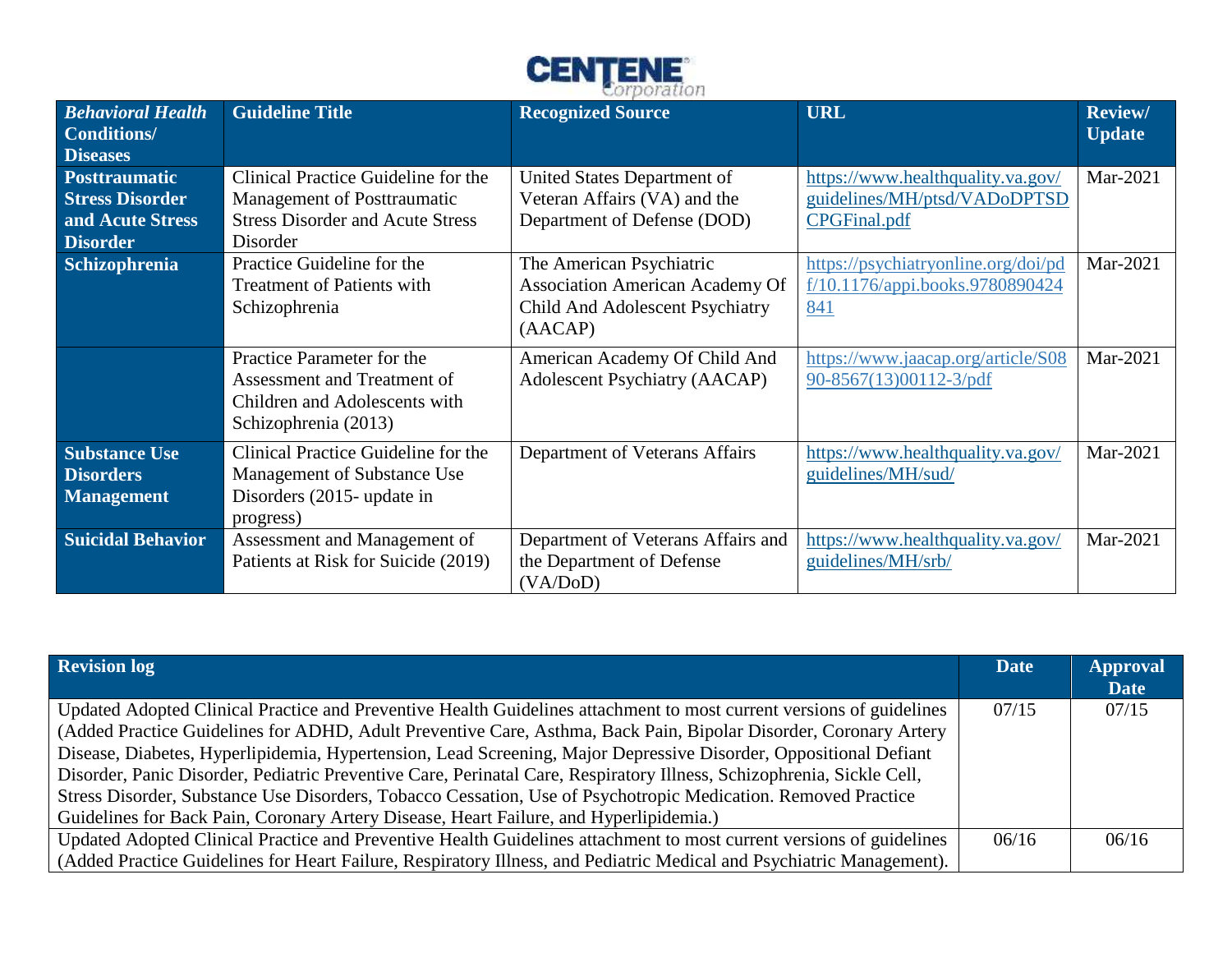

| <b>Revision log</b>                                                                                                                                                                                                                    | <b>Date</b> | <b>Approval</b><br><b>Date</b> |
|----------------------------------------------------------------------------------------------------------------------------------------------------------------------------------------------------------------------------------------|-------------|--------------------------------|
| Updated Adopted Clinical Practice and Preventive Health Guidelines attachment to most current version of guidelines.<br>Added footer to notate Clinical Policy Committee approval dates. Revised column header to read, "Review/Update | 07/17       | 07/17                          |
| Date".                                                                                                                                                                                                                                 |             |                                |
| Deleted the following as they are out of date:<br>The Practical Guide to the Identification, Evaluation, and Treatment of Overweight and Obesity in Adults; Lead                                                                       |             |                                |
| Toxicity How should patients exposed to lead be evaluated?; Practice parameter for the psychiatric assessment and<br>management of physically ill children and adolescents.                                                            |             |                                |
| Updated heart failure guidelines to include, "2017 ACC/AHA/HFSA Focused Update of the 2013 ACCF/AHA                                                                                                                                    |             |                                |
| Guideline for the Management of Heart Failure: A Report of the ACC, AHA and HFSA (Circulation. 2017;                                                                                                                                   |             |                                |
| CIR.0000000000000509, originally published April 28, 2017)". Updated schizophrenia guidelines to include, "The                                                                                                                         |             |                                |
| Practice Parameter for the Assessment and Treatment of Children and Adolescents with Schizophrenia (September<br>$2013$ ".                                                                                                             |             |                                |
| Updated link to, "The Primary and Secondary Prevention of Coronary Artery Disease: American College of Chest                                                                                                                           | 09/17       |                                |
| Physicians Evidence-Based Clinical Practice Guidelines".                                                                                                                                                                               |             |                                |
| Added Sepsis Guidelines; Updated "Prevention and Control of Influenza with Vaccines" and "Smoking Cessation                                                                                                                            | 01/18       | 01/18                          |
| During Pregnancy".                                                                                                                                                                                                                     |             |                                |
| Updated CPG references and links.                                                                                                                                                                                                      | 06/18       | 07/18                          |
| Added: Noninvasive Treatments for Acute, Subacute, and Chronic Low Back Pain: A Clinical Practice Guideline From                                                                                                                       |             |                                |
| the American College of Physicians; The National Physical Activity Plan: A Call to Action from the American Heart<br>Association (Circulation. 2015; 131:1932-1940); Lipid Management in Adults (February 2017); 2017                  |             |                                |
| ACC/AHA/AAPA/ABC/ACPM/AGS/APhA/ASH/ASPC/NMA/PCNA Guideline for the Prevention, Detection,                                                                                                                                              |             |                                |
| Evaluation and Management of High Blood Pressure in Adults; A Report of the American College of                                                                                                                                        |             |                                |
| Cardiology/American Heart Association Task Force on Clinical Practice Guidelines; AHA Scientific Statement:                                                                                                                            |             |                                |
| Exercise and Physical Activity in the Prevention and Treatment of Atherosclerotic Cardiovascular Disease                                                                                                                               |             |                                |
| (Circulation. 2003; 107:3109-3116); Standards of Medical Care in Diabetes (Diabetes Care July 2017, 40: 811-987);                                                                                                                      |             |                                |
| HFSA 2010 Comprehensive Heart Failure Practice Guideline. (June 2010; 16: e1-e194); Childhood Obesity Prevention                                                                                                                       |             |                                |
| (2018); General Evidence-Based Guidelines & Choosing Wisely (2018)                                                                                                                                                                     |             |                                |
| Removed: ACC/AHA Prevention Guideline: 2013 ACC/AHA Guideline on the Treatment of Blood Cholesterol to                                                                                                                                 |             |                                |
| Reduce Atherosclerotic Cardiovascular Risk in Adults. (Circulation 2014; 129:S1-S45); Evidence-Based Management                                                                                                                        |             |                                |
| of Sickle Cell Disease. Expert Panel Report, 2014; The Management of Sickle Cell Disease, Fourth Edition (2004).                                                                                                                       |             |                                |
| Updated ICSI links for lipid management, low back pain, and respiratory illness. Updated ACOG perinatal care                                                                                                                           | 02/19       |                                |
| guidelines to reflect the 2017 eighth edition.                                                                                                                                                                                         |             |                                |
| Reviewed and updated links and updated guideline versions as applicable.                                                                                                                                                               | 04/19       | 04/19                          |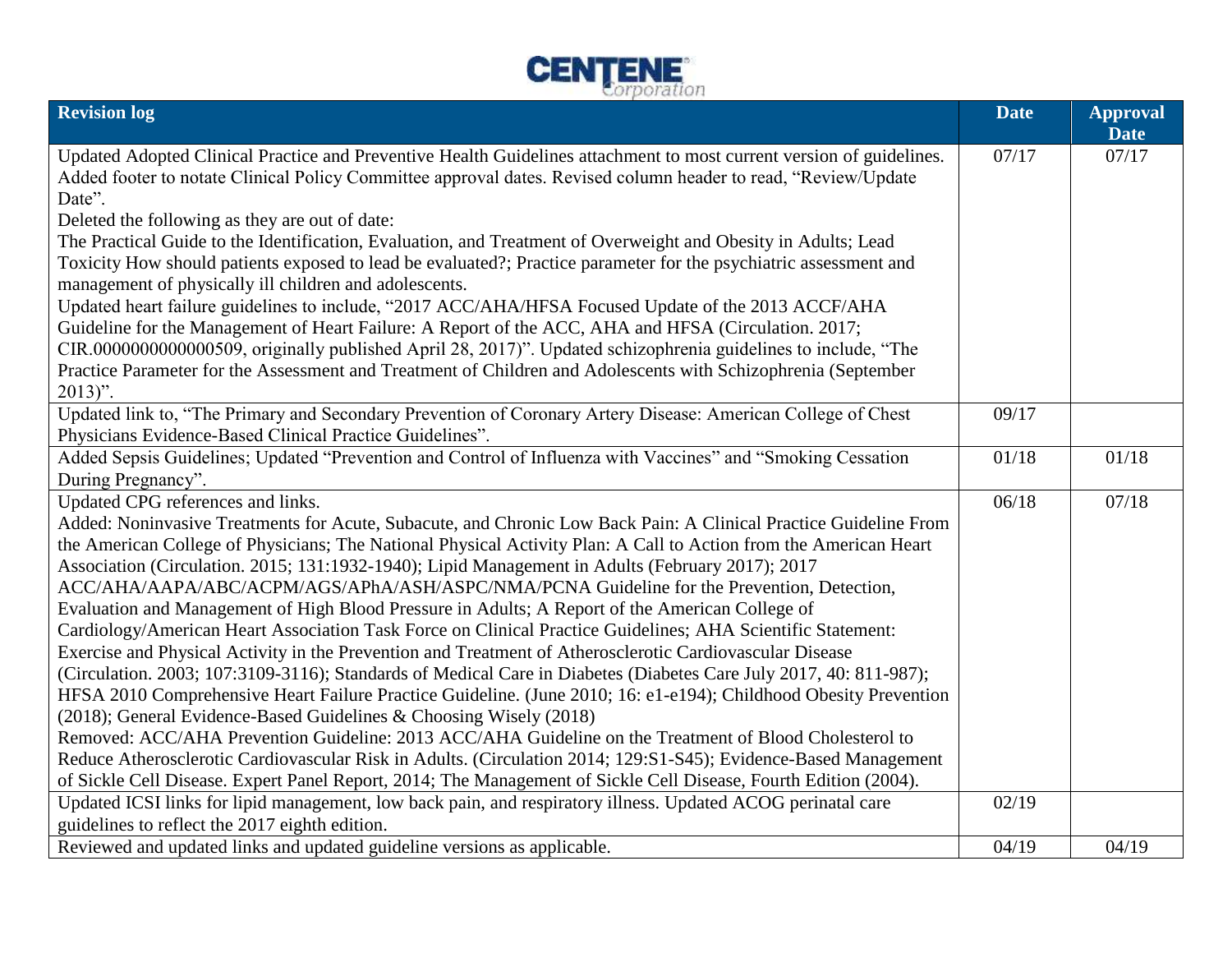

| <b>Date</b>                                                                                                                                                                                                               | <b>Approval</b> |
|---------------------------------------------------------------------------------------------------------------------------------------------------------------------------------------------------------------------------|-----------------|
| Removed the following outdated/expired clinical guidelines: 2012 Physical Therapy Association low back pain                                                                                                               |                 |
| guideline; National physical activity plan; Primary and secondary prevention of coronary artery disease; AHA                                                                                                              |                 |
| scientific statement: exercise and heart failure; NHLBI 3 <sup>rd</sup> report on detection, evaluation, and treatment of high blood                                                                                      |                 |
| cholesterol; AAP Active healthy living: prevention of childhood obesity; AAP Expert Committee recommendations                                                                                                             |                 |
| regarding child and adolescent overweight and obesity; AAFP guideline on streptococcal pharyngitis.                                                                                                                       |                 |
| Added the following guidelines: AHA routine assessment and promotion of physical activity in healthcare settings;                                                                                                         |                 |
| AHA primary prevention of cardiovascular disease; NHLBI evidence based management of sickle cell disease; AAP                                                                                                             |                 |
| preventing obesity and eating disorders in adolescents; APA guidelines for behavioral treatment of obesity and                                                                                                            |                 |
| overweight in children and adolescents.                                                                                                                                                                                   |                 |
| Removed the following expired behavioral health clinical guidelines: AAP: ADHD (2001 and 2011 titles); AACAP:<br>ADHD, Anxiety, Bipolar Disorder, Depressive Disorders, Oppositional Defiant Disorder, Schizophrenia, and |                 |
| psychotropic medication; APA: Bipolar Disorder, Major Depressive Disorder, Panic Disorder, Schizophrenia, Stress                                                                                                          |                 |
| Disorders, and Substance Use Disorder.                                                                                                                                                                                    |                 |
| Added the following behavioral health guidelines: APA: alcohol use disorder, antipsychotics for dementia, PTSD, and                                                                                                       |                 |
| psychiatric evaluation of adults: AAP: developmental disorders and early childhood emotional and behavioral                                                                                                               |                 |
| problems; AACAP: Eating disorders and reactive attachment/disinhibited social engagement disorders.                                                                                                                       |                 |
| Added approval dates to revision log and removed them from page footer.                                                                                                                                                   |                 |
| Added ASTRO guideline for whole breast radiation therapy<br>05/19<br>05/19                                                                                                                                                |                 |
| Reviewed and updated links and guideline version as appropriate. Updated 2018 to 2019 for the Global Strategy For<br>04/20<br>04/20                                                                                       |                 |
| Asthma Management and Prevention, along with updating the URL; Updated Diagnosis and Treatment of Low Back                                                                                                                |                 |
| Pain to reflect new date of February 5, 2008; added Guidelines on Hypofractionation for Localized Prostate Cancer,                                                                                                        |                 |
| November 2018 and Guideline on Clinically Localized Prostate Cancer, April 2017 along with the URLs; Updated the                                                                                                          |                 |
| URL for Integrated Guidelines for Cardiovascular Health and Risk Reduction in Children and Adolescents; Updated                                                                                                           |                 |
| the URL for Guideline on the Assessment of Cardiovascular Risk; Updated the URL and added indication of                                                                                                                   |                 |
| correction for Guideline on the Primary Prevention of Cardiovascular Disease: A Report of the American College of                                                                                                         |                 |
| Cardiology/American Heart Association Task Force on Clinical Practice Guidelines; Updated URL and year (2020) for                                                                                                         |                 |
| Consensus Statement by the American Association of Clinical Endocrinologists and American College of                                                                                                                      |                 |
| Endocrinology on Comprehensive Type 2 Diabetes Management Algorithm; Updated Recommended adult                                                                                                                            |                 |
| immunization schedule for ages 19 years and older and for child and adolescent to reflect 2020; Updated URL and year                                                                                                      |                 |
| (2020) for Prevention and Control of Seasonal Influenza with Vaccines; Updated year (2020) for Periodicity Schedule:                                                                                                      |                 |
| Recommendations for Preventive Pediatric Health Care; Updated URL for guidelines for Perinatal Care; Updated URL                                                                                                          |                 |
| for Final Recommendation Statement Obesity in Children and Adolescents; Updated URL for Committee Opinion 721:<br>Smoking Cessation During Pregnancy. Removed the following conditions: Alcohol Use Disorder, Dementia,   |                 |
| Developmental Disorders, Emotional and Behavioral Problems, Eating Disorders, Post-Traumatic Stress Disorder,                                                                                                             |                 |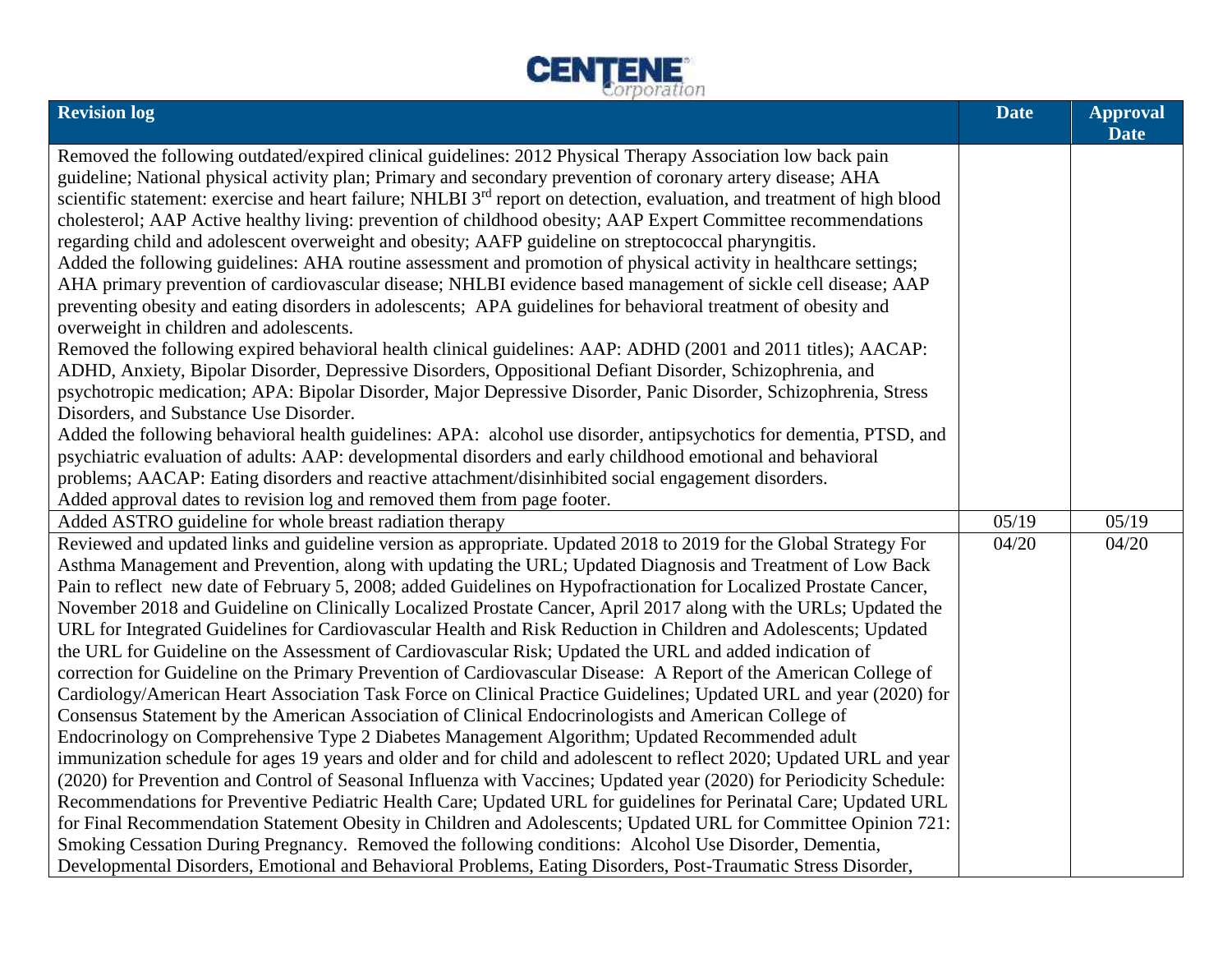

| <b>Revision log</b>                                                                                                 | <b>Date</b> | <b>Approval</b><br><b>Date</b> |
|---------------------------------------------------------------------------------------------------------------------|-------------|--------------------------------|
| Psychiatric Evaluation, Reactive Attachment Disorder and Disinhibited Social Engagement Disorder. Added             |             |                                |
| additional Guideline Title under Back Pain, Clinical Practice Guideline for Diagnosis and Treatment of Low Back     |             |                                |
| Pain. Added two additional guidelines under Cancer, ASCO Guidelines by Clinical Area and NCCN Guidelines &          |             |                                |
| Clinical Resources. Added additional guideline to COPD, Clinical Practice Guideline for the Management of Chronic   |             |                                |
| Obstructive Pulmonary Disease. Added Congenital Disorders: The Care of Children With Congenital Heart Disease       |             |                                |
| in Their Primary Medical Home. Added Epilepsy, Guidelines by Topic: Epilepsy. Added Frailty and Special             |             |                                |
| Populations, American Geriatrics Society 2019 Updated AGS Beers Criteria for Potentially Inappropriate Medication   |             |                                |
| Use in Older Adults, and Managing Medicines for Adults Receiving Social Care in the Community. Added                |             |                                |
| Hemophilia, NHF-McMaster Guideline on Care Models for Hemophilia Management. Added HIV/AIDS, Human                  |             |                                |
| Immunodeficiency Virus (HIV) Infection: Screening, Prevention of Human Immunodeficiency Virus (HIV) Infection:      |             |                                |
| Preexposure Prophylaxis, Routine Human Immunodeficiency Virus Screening, Diagnosis and Management of Acute          |             |                                |
| HIV Infection, and Recommendations for the Use of Antiretroviral Drugs in Pregnant Women with HIV Infection and     |             |                                |
| Interventions to Reduce Perinatal HIV Transmission in the United States. Added Transitions of Care in the Long-Term |             |                                |
| Care Continuum, AMDA. Added CDC Guideline "Prescribing Opioids for Chronic Pain". Added Osteoporosis,               |             |                                |
| Clinical Practice Guidelines for the Diagnosis and Treatment of Postmenopausal Osteoporosis and ACOG Practice       |             |                                |
| Bulletin N. 129, Osteoporosis. Added Palliative Care, Palliative Care for Adults. Added Pneumonia, Management of    |             |                                |
| Adults with Hospital-acquired and Ventilator-associated Pneumonia, and The Management of Community-Acquired         |             |                                |
| Pneumonia in Infants and Children Older Than 3 Months of Age. Added Rheumatoid Arthritis, American College of       |             |                                |
| Rheumatology Guideline for the Treatment of Rheumatoid Arthritis. Added Special Health Care Needs of                |             |                                |
| Adolescents, Standards for Systems of Care for Children and Youth with Special Health Care Needs. Added two         |             |                                |
| guidelines for Tobacco Cessation, Tobacco Smoking Cessation in Adults, Including Pregnant Women and Tobacco         |             |                                |
| Use in Children and Adolescents. Added Traumatic Brain Injury, Management of Concussion-mild Traumatic Brain        |             |                                |
| Injury. Added CDC Zika Virus Testing guideline.                                                                     |             |                                |
| Added the following behavioral health clinical practice guidelines: Generalized Anxiety Disorder And Panic Disorder | 09/20       | 05/20                          |
| In Adults: Management (July 2019); Practice Parameter for the Assessment and Treatment of Children and              |             |                                |
| Adolescents With Autism Spectrum Disorder (2014); Clinical Guidance for Treating Pregnant and Parenting Women       |             |                                |
| With Opioid Use Disorder and Their Infants (January 2018); Management of Major Depressive Disorder (2016);          |             |                                |
| Guidelines for Psychological Practice with Transgender and Gender Nonconforming People; A Summary of Physical       |             |                                |
| Health Monitoring, Treatment of Mood Disorders During Pregnancy; Obsessive Compulsive Disorder (Published           |             |                                |
| 2007, Updated 2013); Practice Parameter for the Assessment and Treatment of Children and Adolescents with           |             |                                |
| Obsessive-Compulsive Disorder (2012); National Practice Guideline for the Use of Medications in the Treatment of    |             |                                |
| Addiction Involving Opioid Use (Dec 2019); Federal Guidelines for Opioid Treatment Programs (March 2015);           |             |                                |
| VA/DoD Clinical Practice Guideline for Opioid Therapy for Chronic Pain (2017); Clinical Practice Guideline for the  |             |                                |
| Management of Posttraumatic Stress Disorder and Acute Stress Disorder; Practice Parameter for the Assessment and    |             |                                |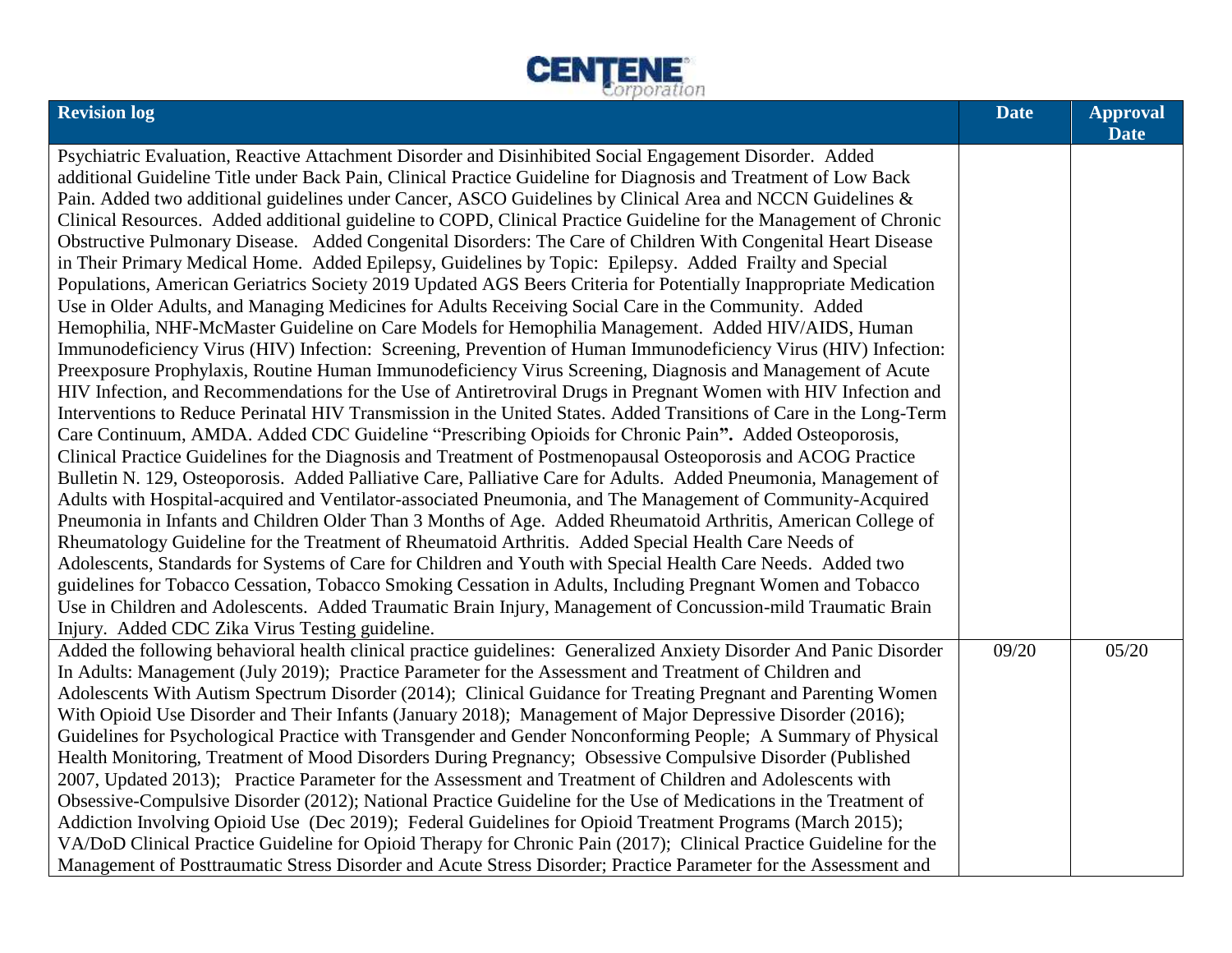

| <b>Revision log</b>                                                                                                                                                                                                                 | <b>Date</b> | <b>Approval</b><br><b>Date</b> |
|-------------------------------------------------------------------------------------------------------------------------------------------------------------------------------------------------------------------------------------|-------------|--------------------------------|
| Treatment of Children and Adolescents with Schizophrenia (2013); Clinical Practice Guideline for the Management of                                                                                                                  |             |                                |
| Substance Use Disorders (2015); Assessment and Management of Patients at Risk for Suicide (2019).                                                                                                                                   |             |                                |
| Added guideline for Coronavirus Disease 2019 (Covid-19). Removed duplicate tobacco cessation entries. Updated the                                                                                                                   | 11/20       | 11/20                          |
| following guidelines with new publication revision dates: American Cancer Society Guidelines for the Early Detection                                                                                                                |             |                                |
| of Cancer; GINA Report, Global Strategy For Asthma Management and Prevention; Clinical Practice Guidelines for                                                                                                                      |             |                                |
| the Diagnosis and Treatment of Postmenopausal Osteoporosis; American College of Rheumatology Guideline for the                                                                                                                      |             |                                |
| Treatment of Rheumatoid Arthritis; Prevention and Cessation of Tobacco Use in Children and Adolescents: Primary                                                                                                                     |             |                                |
| Care Interventions (April 2020); Tobacco and Nicotine Cessation During Pregnancy (May 2020); National Practice                                                                                                                      |             |                                |
| Guideline For the Treatment of Opioid Use Disorder (2020). Updated links for AACE/ACE Consensus Statement on                                                                                                                        |             |                                |
| the Comprehensive Type 2 Diabetes Management Algorithm; Recommendations for the Use of Antiretroviral Drugs in                                                                                                                      |             |                                |
| Pregnant Women with HIV Infection and Interventions to Reduce Perinatal HIV Transmission in the United States.                                                                                                                      |             |                                |
| (2019); Clinical Practice Guidelines for the Diagnosis and Treatment of Postmenopausal Osteoporosis; Evidence-                                                                                                                      |             |                                |
| Based Management of Sickle Cell Disease: Expert Panel report, 2014; Tobacco and Nicotine Cessation During                                                                                                                           |             |                                |
| Pregnancy; Prevention and Cessation of Tobacco Use in Children and Adolescents: Primary Care Interventions; For                                                                                                                     |             |                                |
| Healthcare Providers: New Zika and Dengue Testing Guidance (November 2019); Federal Guidelines for Opioid                                                                                                                           |             |                                |
| Treatment Programs (March 2015); Clinical Guidance for Treating Pregnant and Parenting Women With Opioid Use                                                                                                                        |             |                                |
| Disorder and Their Infants (January 2018).                                                                                                                                                                                          |             |                                |
| Added the following behavioral health clinical practice guideline: Practice Guideline for the Treatment of Patients with                                                                                                            | 02/21       | 02/21                          |
| Schizophrenia (2021).                                                                                                                                                                                                               |             |                                |
| Reviewed and updated all links and guideline version as appropriate. Added Guideline for the Management of Adults                                                                                                                   | 03/21       | 04/21                          |
| with Congenital Heart Disease. Removed link to ASTRO guidelines for Radiation Therapy for Whole Breast and                                                                                                                          |             |                                |
| Hypofractionation for Localized Prostate Cancer and Clinically Localized Prostate Cancer, replaced with link to all                                                                                                                 |             |                                |
| ASTRO Clinical Practice Guidelines for Cancer. Removed duplicate Guideline for the Management of Heart Failure.                                                                                                                     |             |                                |
| Updated the following guidelines with new publication revision dates: Guidelines for the Diagnosis and Management                                                                                                                   |             |                                |
| of Asthma 2020 Focused Updates; Global Strategy for the Diagnosis, Management, and Prevention of Chronic                                                                                                                            |             |                                |
| Obstructive Pulmonary Disease; Overview of Testing for SARS-CoV-2 (COVID-19); Standards of Medical Care in                                                                                                                          |             |                                |
| Diabetes (2021); Recommendations for the Use of Antiretroviral Drugs in Pregnant Women with HIV Infection and                                                                                                                       |             |                                |
| Interventions to Reduce Perinatal HIV Transmission in the United States; Recommended adult immunization schedule                                                                                                                    |             |                                |
| for ages 19 years and older, United States; Recommended child and adolescent Immunization Schedule for ages 18<br>years or younger, United States; Sickle Cell Disease Recommendations; Interventions for Tobacco Smoking Cessation |             |                                |
| in Adults, Including Pregnant Persons (2021). Updated links for: AACE/ACE Consensus Statement: Consensus                                                                                                                            |             |                                |
| Statement by the American Association of Clinical Endocrinologists and American College of Endocrinology on the                                                                                                                     |             |                                |
| Comprehensive Type 2 Diabetes Management Algorithm-2020 Executive Summary; Global Strategy for the                                                                                                                                  |             |                                |
| Diagnosis, Management, and Prevention of Chronic Obstructive Pulmonary Disease; AHA/ACCF Guideline:                                                                                                                                 |             |                                |